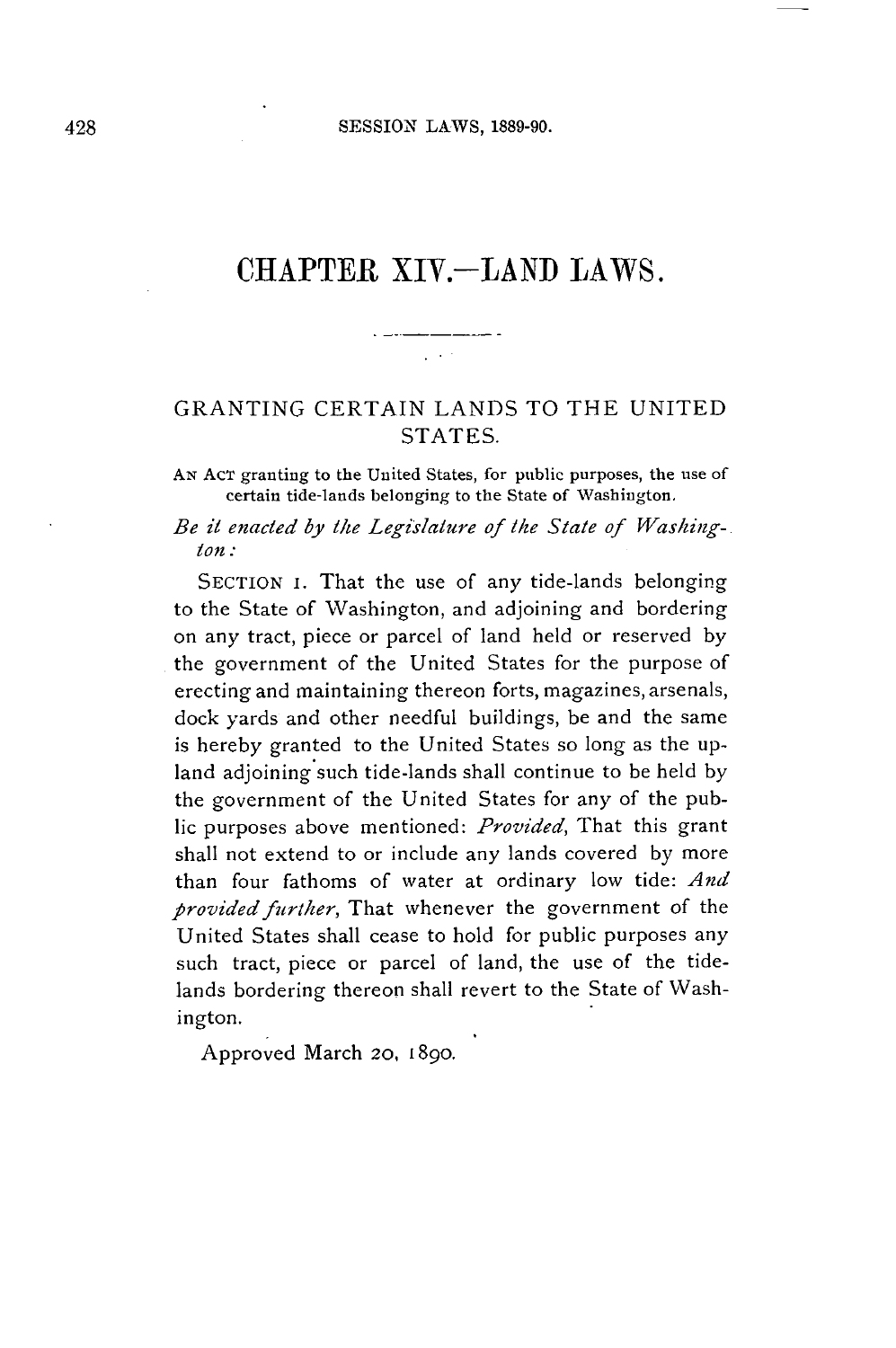# GRANT OF **LANDS** FOR **AGRICULTURAL COL-LEGE; ACCEPTANCE** OF.

**AN ACT** to assent to the provisions of an act of Congress approved July second, *anno domini* eighteen hundred and sixty-two, and of the acts supplementary thereto, to create a permanent fund, and to assent to the provisions of an act of Congress approved March second, *anno domini* eighteen hundred and eighty-seven, and to declare an emergency.

### *Be it enacted by the Legislature of the State of Washington:*

SECTION I. That the assent of the legislature of the State of Washington is hereby given to carry out all and singular the provisions contained in an act of congress approved July second, *anno domini* eighteen hundred and sixty-two, and entitled An act donating public lands to the several states and territories which may provide colleges for the benefit of agriculture and the mechanic arts, and in the acts supplementary thereto, and the governor of the State of Washington is hereby authorized and instructed to give due notice thereof to the government of the United States.

**SEC.** 2. That all moneys derived **by** virtue of said acts **Disposition** of funds. of congress from the sale of lands, and of land scrip, shall **be** immediately deposited with the treasurer of the State of Washington, who shall invest and hold the same in accordance with the provisions of the fourth section of the aforementioned act of congress approved July second, *anno domini* eighteen hundred and sixty-two, and the moneys so invested shall constitute a permanent and irreducible fund, to **be** entitled ["]The fund for the promotion of instruction in agriculture and the mechanic arts,["] and the income derived from said fund shall be expended under the direction of the commission of technical instruction.

**SEC. 3.** That the assent of the legislature of the State **Agricultural** experiment of Washington is hereby given in pursuance of the re- **stations.** quiremcnts of section nine of an act of congress approved March second, *anno domini* eighteen hundred and eighty-seven, and entitled ["]An act to establish agricul-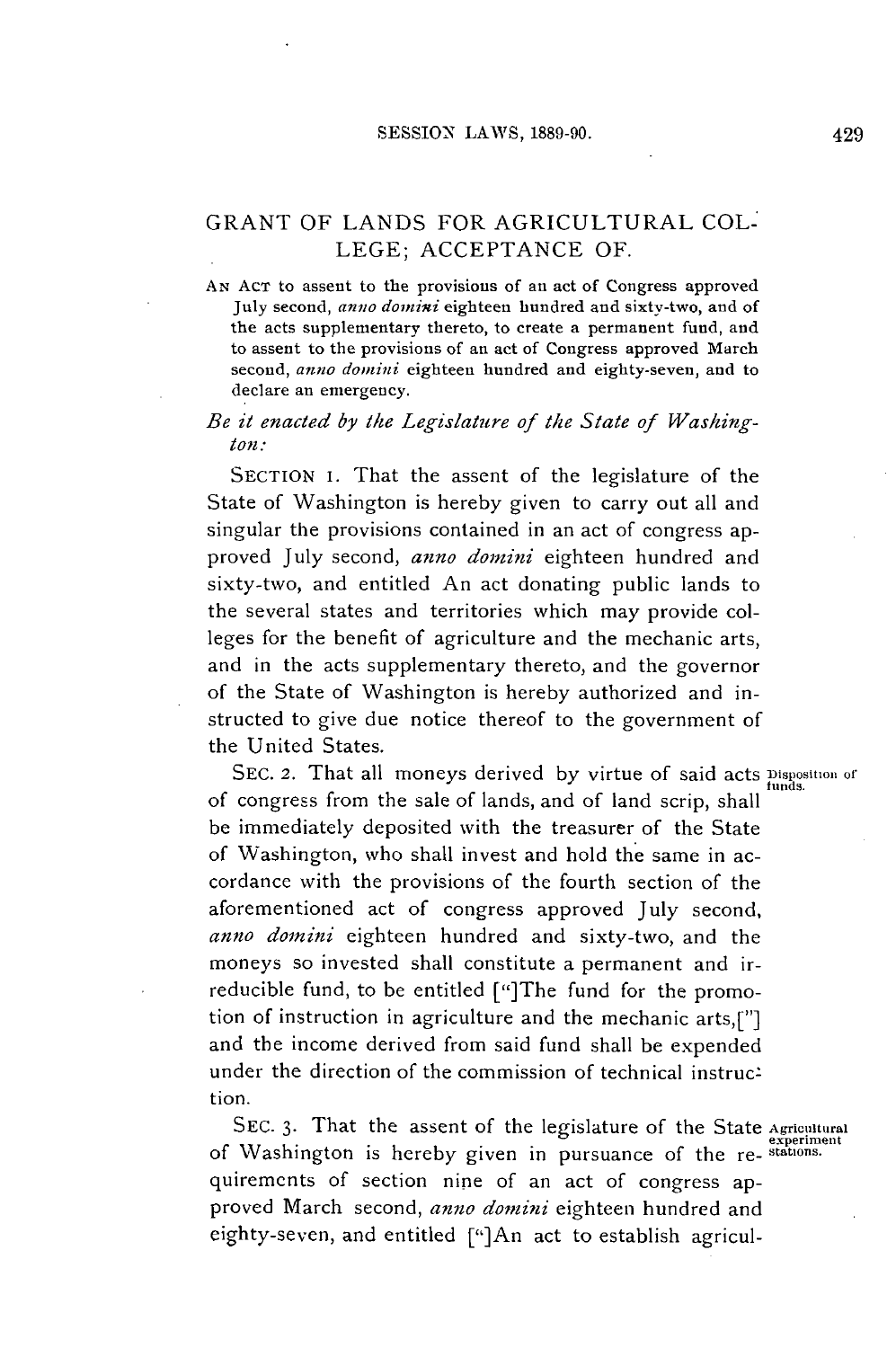#### **SESSION** LAWS, **1889-90.**

tural experiment stations in connection with the colleges established in the several states under the provisions of an act approved July second, eighteen hundred and sixtytwo, and of the acts supplementary thereto, to the purposes of the grants authorized **by** said act of congress, approved March second, *anno donini* eighteen hundred and eighty-seven,["] and assent is hereby given to carry out all and singular the provisions of said act of congress; and the governor of the State of Washington is hereby authorized and instructed to give due notice thereof to the government of the United States.

**Duty** of state **SEC.** 4. The treasurer of the State of Washington is treasurer. hereby authorized to receive all the moneys to which the State of Washington may become entitled under the provisions of said act of congress, approved March second, *amno domini* eighteen hundred and eighty-seven, and moneys so received **by** the said treasurer shall be applied under the direction of the commission of technical instruction to the uses and purposes of the agricultural experiment station established in connection with the department of agriculture of the Washington Agricultural College and State School of Science.

> **SEC. 5.** Whereas, an emergency exists and is of importance to the State of Washington that the assent of the legislature of said state to the provisions of the acts of congress hereinbefore referred to **be** forthwith notified to the government of the United States, in order that appropriations heretofore made **by** the congress of the United States be received and the same be disbursed. This act shall take effect and be in force from and after its approval **by** the governor.

Approved March **28,** 1890.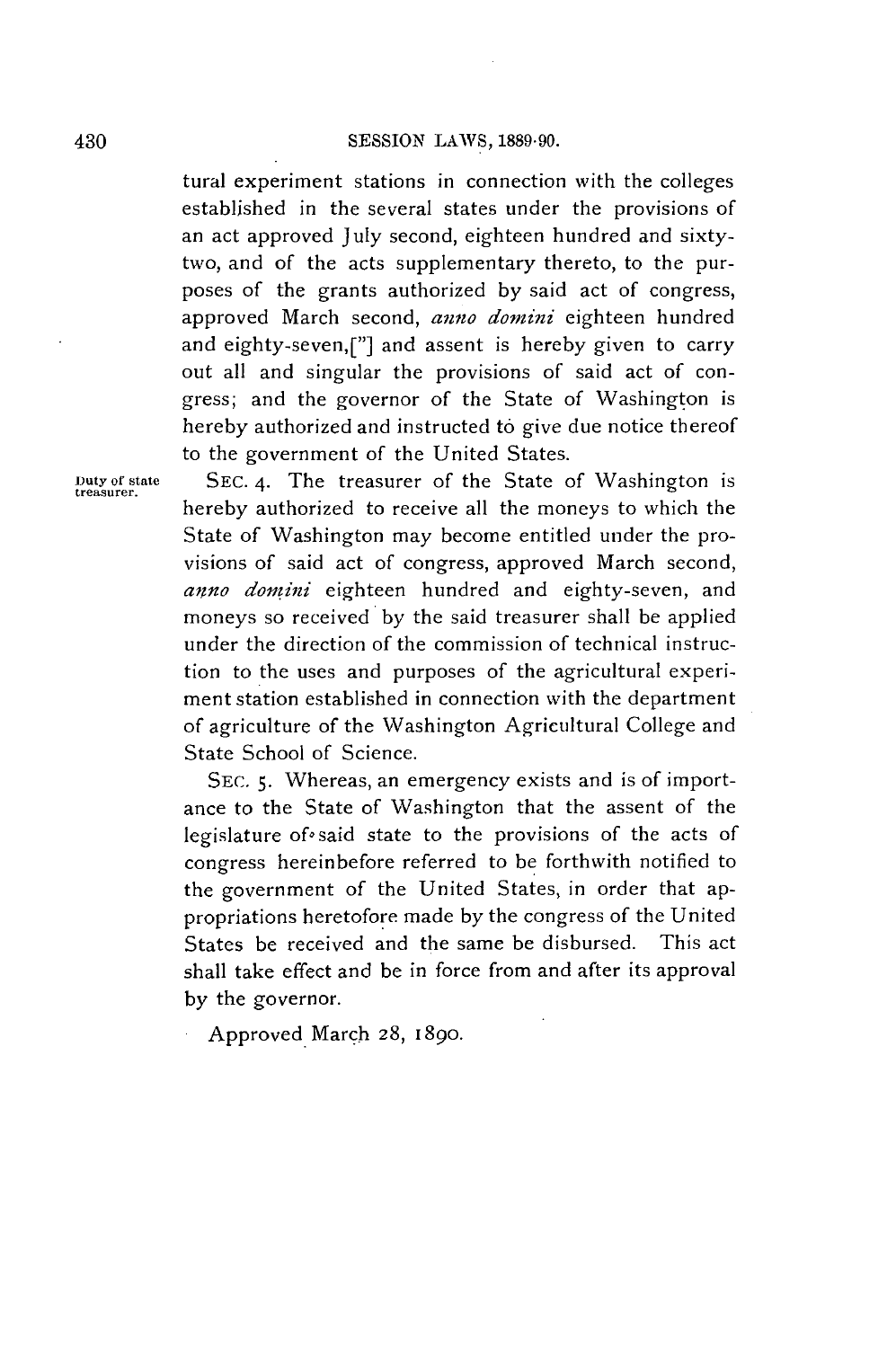# **TIDE AND SHORE-LANDS;** APPRAISEMENT **AND** DISPOSAL OF.

**AN AcT for the appraising and disposing of the tide and shore-lands belonging to the State of Washington.**

*Be it enacted by the Legislature of the State of Washington:*

**SECTION i.** The tide and shore-lands in the State of **Appraisal and** Washington shall be appraised, and the same shall be disposed of **by** the commissioner of public lands as in this act provided, which are not **by** the constitution and laws of the state reserved from sale.

**SEC. 2.** There shall be a board of equalization, which **Board of equalization.** shall be composed of five members, as follows: The secretary of state, the state auditor, and three qualified electors, residents of counties of this state in which no tide-lands exist, who shall be appointed **by** the governor, and the same are hereby created a board of equalization and appeal as hereinafter provided, who shall serve for one year, or until their successors are.appointed and qualified.

SEC. 3. The governor shall appoint, in each county of Local appraisthe state where shore and tide-lands exist, a board of appraisers consisting of three disinterested resident freeholders, whose duty it shall be to examine and appraise the shore and tide-lands in their respective counties, as hereinafter provided.

SEC. 4. For the purpose of survey and appraisal, the tide- Tide-lands lands of the State of Washington are hereby divided into three classes. The first class shall embrace all tide-lands situated within or in front of the corporate limits of any city, or within two miles thereof upon either side. The second class shall embrace all tide-lands situated at a greater distance than two miles from either side of an incorporated city or town, and upon which are located valuable improvements. The third class shall embrace all other tide-lands. Tide-lands of the first class shall **be** surveyed and appraised as rapidly as practicable, and the state board of equalization shall order such lands surveyed, as hereinafter provided. Tide-lands of the second class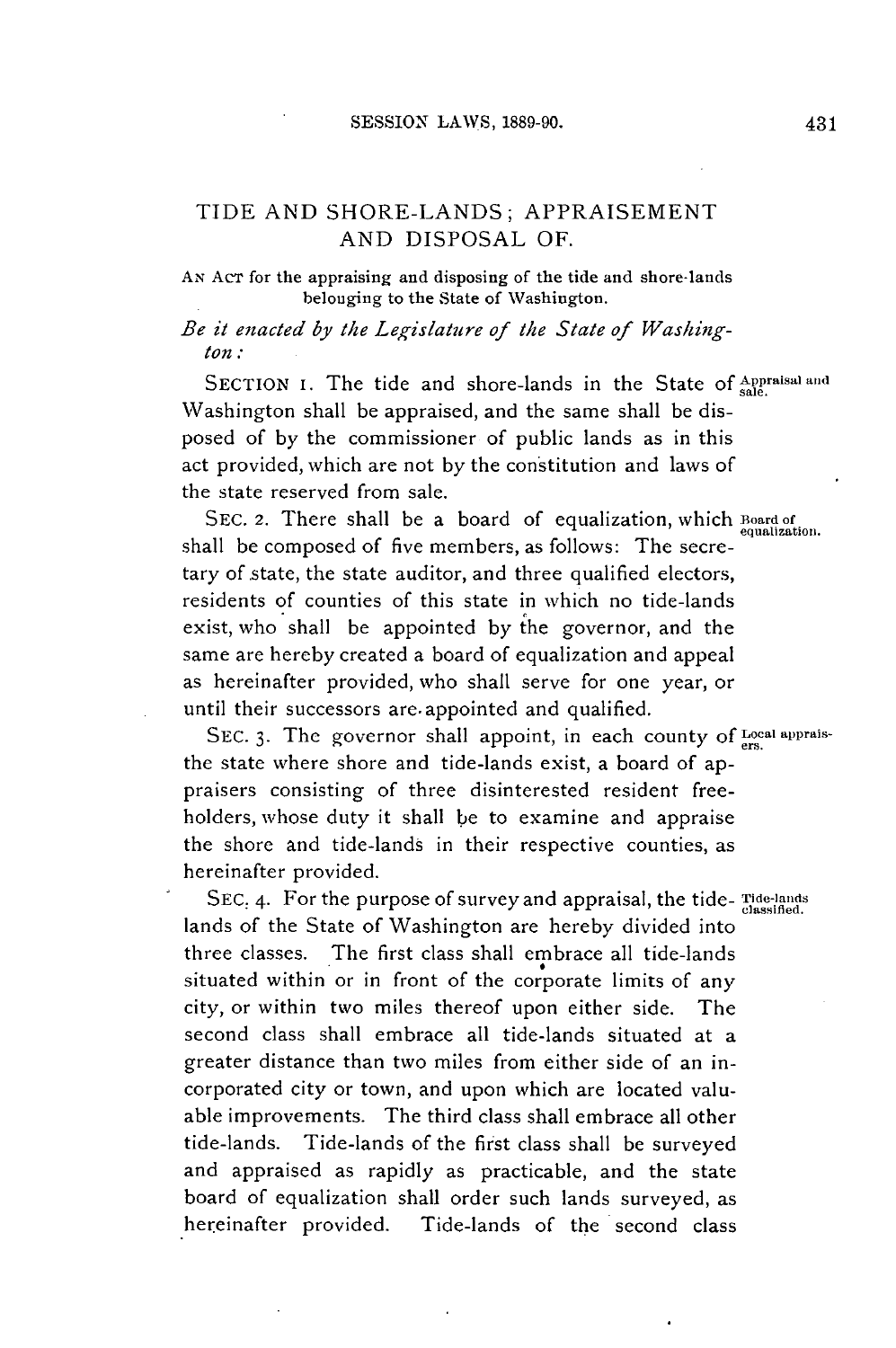shall be surveyed and appraised only upon the application of the person or corporation having thereon valuable improvements. Such application to be made in writing to the state board of equalization. Tide-lands of the third **Applicant must** class shall only be surveyed and appraised when the perdeposit cost **of surveyandplat.** son or corporation desiring to purchase the same shall have deposited with the state treasurer the estimated amount of the cost of surveying, platting and appraising the same. Such estimate shall be furnished **by** the commissioner of public lands upon the application of any person or corporation; any such person or corporation depositing such amount of estimated cost of survey with the state treasurer shall receive therefor a certificate to be **Certificates.** known as a "tide-land survey certificate," and such certificate shall be received **by** the state treasurer on the purchase price of the tract upon which it is issued the same as cash. **All** unsurveyed tide-lands shall be subject to survey under the following conditions, to-wit: When any person or corporation shall desire the survey of any tract of tidelands, he or they may call upon the state board for an estimate of the cost of surveying and platting said tract, together with a reasonable estimate for office expenses, and said state board shall at once furnish such estimate. **If** upon the receipt of such estimate **by** such person or corporation he or they shall deposit with the state treasurer the amount of such estimate, together With a request **Duty of state** for such survey, it shall then be the duty of said state **board.** board to have said tract surveyed, platted and appraised, and the party applying for such survey shall be entitled to receive credit for the amount of such deposit in case he or they shall purchase such tract; but in case he or they **Deposit; when** shall fail to purchase said tract, then such deposit shall be **forfeited.** forfeited to the State of Washington and shall **be** placed in the tide-land fund.

Organization of SEC. 5. Said board of appraisers shall meet at the county seat of their respective counties within thirty days after the location of the harbor lines in front of incorporated cities and towns, and, after taking an oath to support the constitution and the laws of Washington, and faithfully and impartially discharge their duties, shall organize **by**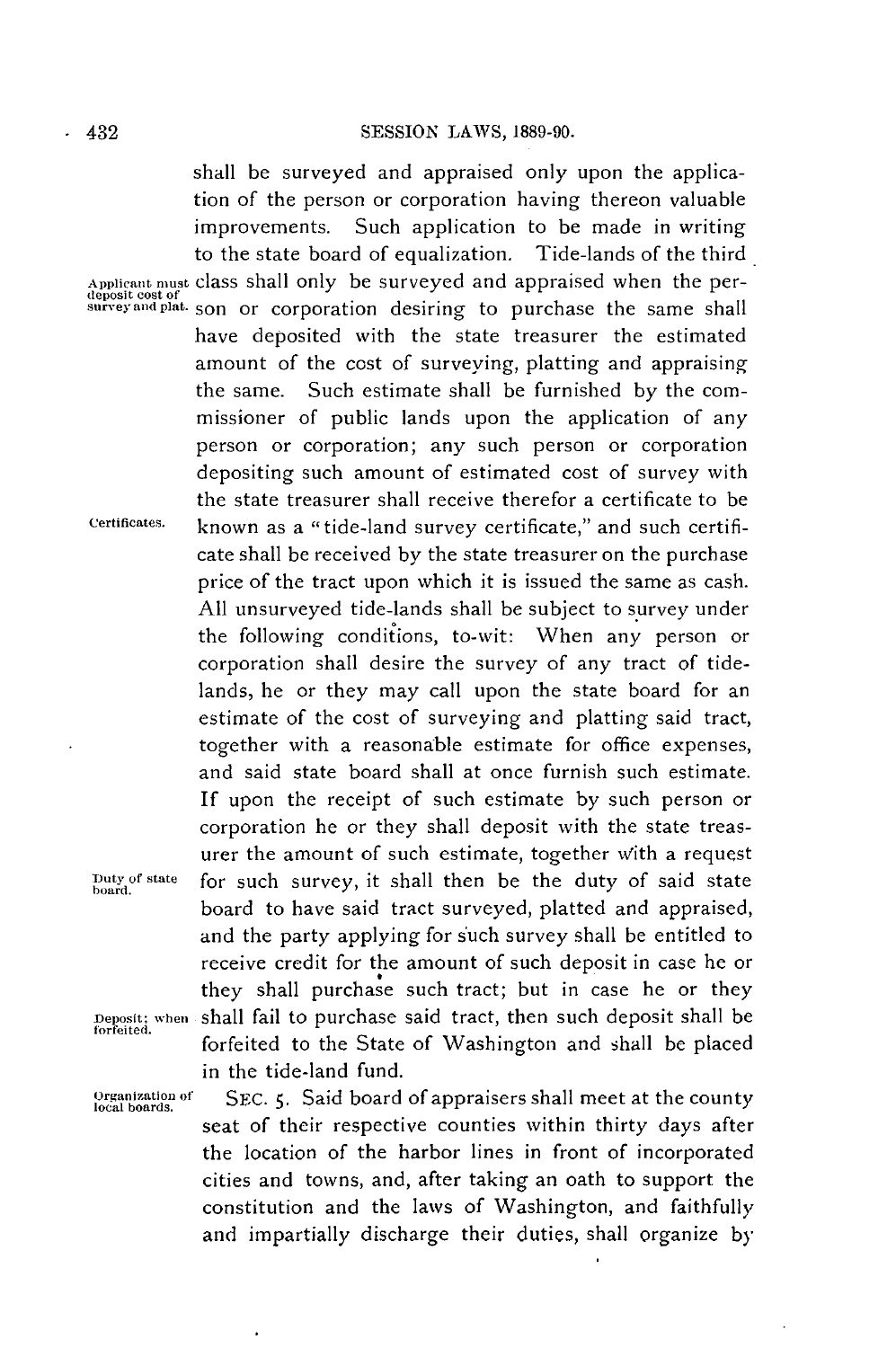electing one of their number chairman and appointing a secretary. After the organization of the board as provided, they shall, within ninety days thereafter, examine, survey and appraise so much of the shore and tide-lands in their respective counties as lies within or in front of the corporate limits of any incorporated city or town, and within two miles thereof, upon either side, and thereafter, from time to time, such other lands as application to purchase may render necessary, classifying the same and fixing the valuation of each lot, block or tract separately, noting the improvements thereon and **by** whom claimed, and excluding the improvements from such valuation.

**SEC. 6.** Said board shall prepare plats showing all shore **Piats of** shore **and** tide lands. and tide-lands surveyed and appraised **by** them in their respective counties, on which shall be marked the location of all such lands, extending the lines of United States survey over the'same, and shall prepare and keep in a well bound book a record of their proceedings, including a list of said shore and tide-lands and their appraisal of the same, which plat and book shall **be** in duplicate.

**SEC. 7.** When said board shall have discharged their Disposition **or** duties as aforesaid, they shall deposit one copy of the plat and record as aforesaid with the county auditor in their respective counties, who shall **file** and safely keep the same in his office, and they shall deliver one copy of the plat and record to the state board of equalization.

SEC. 8. Any person, association or corporation entitled Applications to to purchase or hold real estate in the State of Washington, who shall desire to purchase under this act, may file with the commissioner of public lands an application to purchase any of the lands herein described, which application shall contain a description of the land applied for **by** metes and bounds. The commissioner of public lands shall furnish the state board of equalization and appeal with a true copy of said application. Upon receipt of said application  $F_{\text{orm of}}$ . the commissioner of public lands shall, at the expense of the applicant, publish for three weeks, in any newspaper printed in the county in which the land is situated, a notice of such application to purchase, with a description thereof. If, at the expiration of thirty (3o) days, no notice of con- **-28**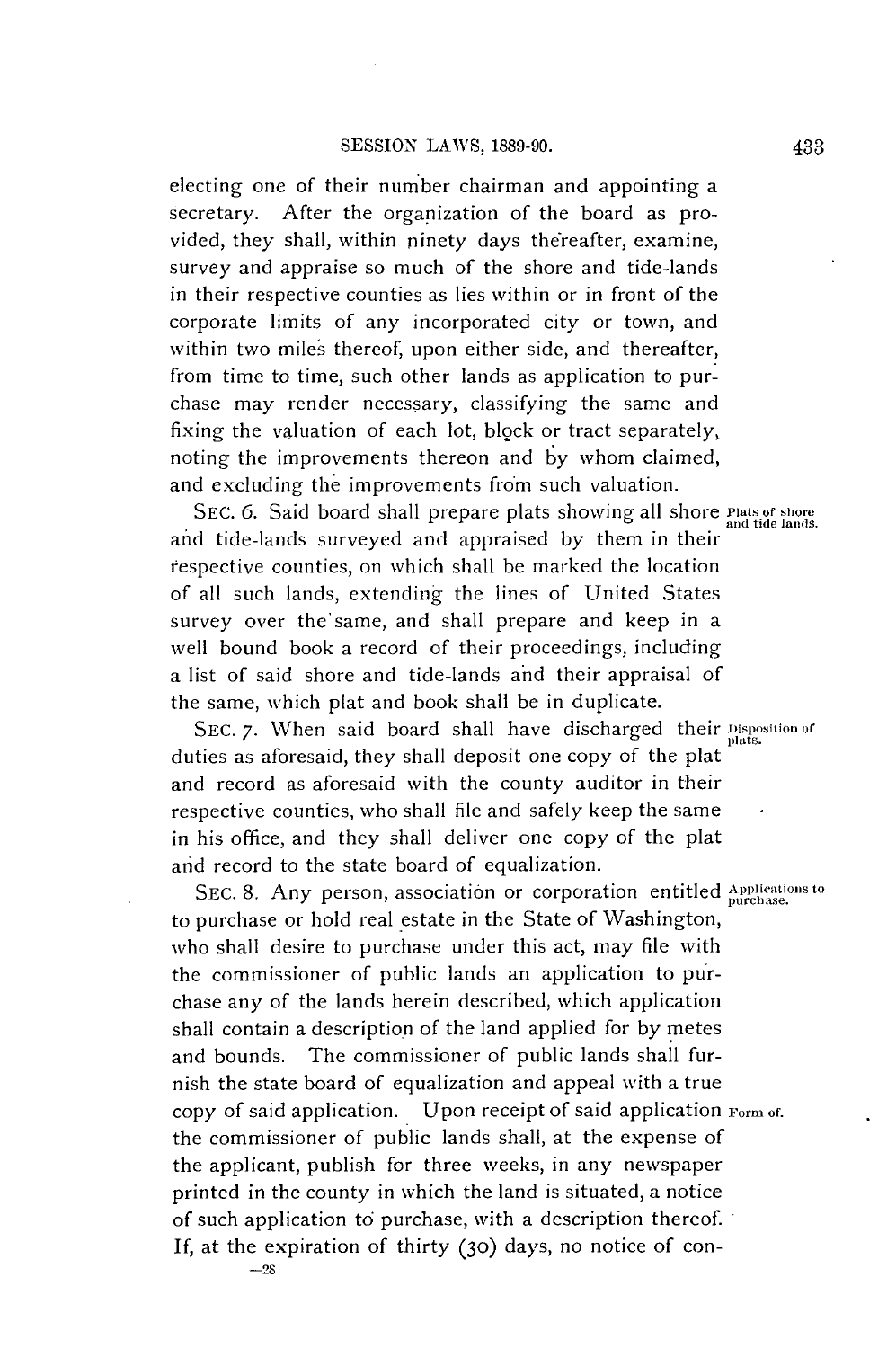test is filed with the said state board of equalization and appeal, said appraisement shall stand confirmed and be the price at which said land shall be sold, as hereinafter provided.

purchase or appraisal **by** filing notice of said contest with the board of equalization and appeal, and also serving a copy of said contest upon the applicant for purchase, or

said board of equalization and appeal to fix a time and place to hear and- determine said contest, whose decision shall be final, except as hereinafter provided: *Provided, however,* That either party dissenting from the decision of said board of equalization and appeal on questions of law,

superior court of the county in which said lands are situated, within ten **(1o)** days after said hearing, which appeal shall bring before the court the question whether the appraisal represents the actual value of the land; and the matter shall be submitted to a jury and tried as other appealed cases are tried, and the jury shall re-appraise the lands with right to appeal, as in other cases: *And be it further provided*, That upon the application of three freeholders, residents of the county wherein the said lands are

**Contest.** SEC. **9.** Any person may contest any application for

**Duty of boara,** his agent or attorney, whereupon it shall be the duty of

**Appeal.** fact or priority of right to purchase, may appeal to the

**Dutyofprose-** situated, it shall be the duty of the prosecuting attorney **cuting attor-** ner. of said county to take an appeal from the decision of said

be taxed against the said appellants. rifito **of SEC. 10.** Where no appeal is taken the board of equali- **findings.** zation and appeal shall certify to the commissioner of public lands their findings, upon receipt of which said commissioner shall deliver a certificate of purchase to parties entitled thereto: *Provided,* Where an appeal has been taken, upon the determination of the case the clerk of the court shall certify the proceedings to the commissioner of public lands, who shall issue a certificate of purchase to

board of equalization to the superior court of such county, and conduct the trial of the same. In case the judgment rendered on such appeal should not be in excess of the appraised value of said lands, the cost of the appeal shall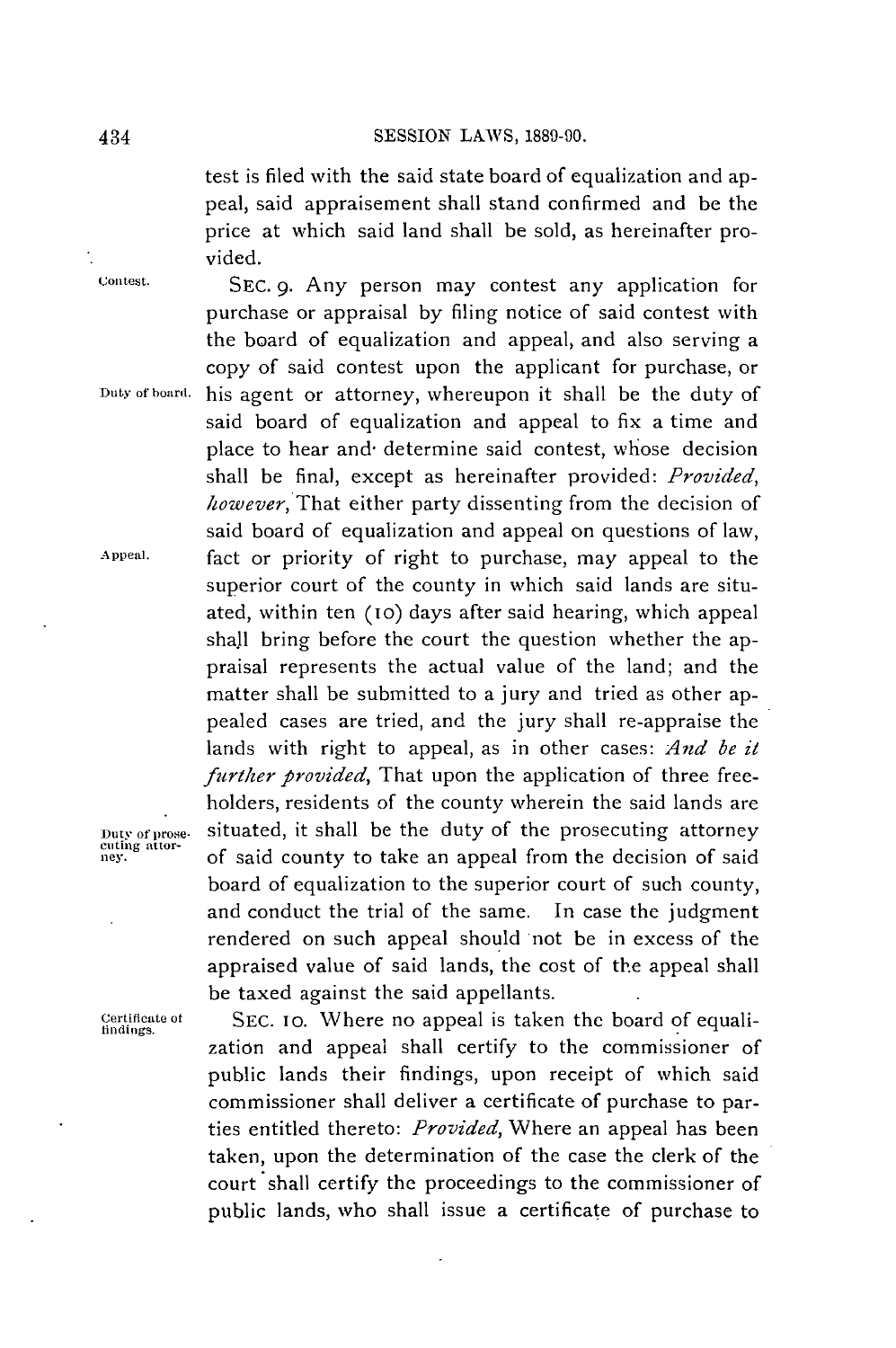the person or persons entitled to purchase according to the decree of said court.

**SEC. i i.** The owner or owners of any lands abutting, or **Abutting** fronting upon, or bounded **by** the shore of the Pacific ocean, or of any bay, harbor, sound, inlet, lake or watercourse shall have the right for sixty (6o) days following the filing of the final appraisal of the tide-lands to purchase all or any part of the tide-lands in front of the lands so owned: *Provided*, That if valuable improvements in **Rights of own**actual use for commerce, trade or business have been *improvements*. made upon said tide-lands **by** any person, association or corporation, the owner or owners of such improvements shall have the exclusive right to purchase the land so *im*proved for the period aforesaid: *Provided further,* That the occupant who has, prior to the passage of this act, **Oyster beds.** planted oysters in any bay or arm of the sea upon ground not covered with natural oysters, or who has, prior to the passage of this act, acquired **by** purchase the rights of any other person or corporation to such occupancy, the same being not within, or in front of, the limits of any incorporated city or town, or within two miles on each side thereof, shall have the exclusive right to purchase the land so occupied for the period aforesaid, to an extent not exceeding eighty (80) acres: *Provided,* That nothing in this act shall be so construed to apply to any improvements made after the passage of this act.

SEC. 12. When the abutting upland owner has attempted **Purchasers** of to convey by deed to a *bona fide* purchaser, any portion of the tide-lands in front of such uplands, or littoral rights therein, such right of purchase herein given to the upland owner shall **be** construed to belong to such purchaser, or to any person, association or corporation claiming **by,** through or under such purchaser, to the extent of the tract or rights so conveyed.

**SEC. 13.** In case the persons mentioned in sections eleven **Default.** and twelve of this act do not, within the time limited, exercise the right to purchase herein given, then said lands shall be open to the public for sale as herein provided. The commissioner of public lands may sell the surveyed and platted tide-lands remaining unsold, upon the follow-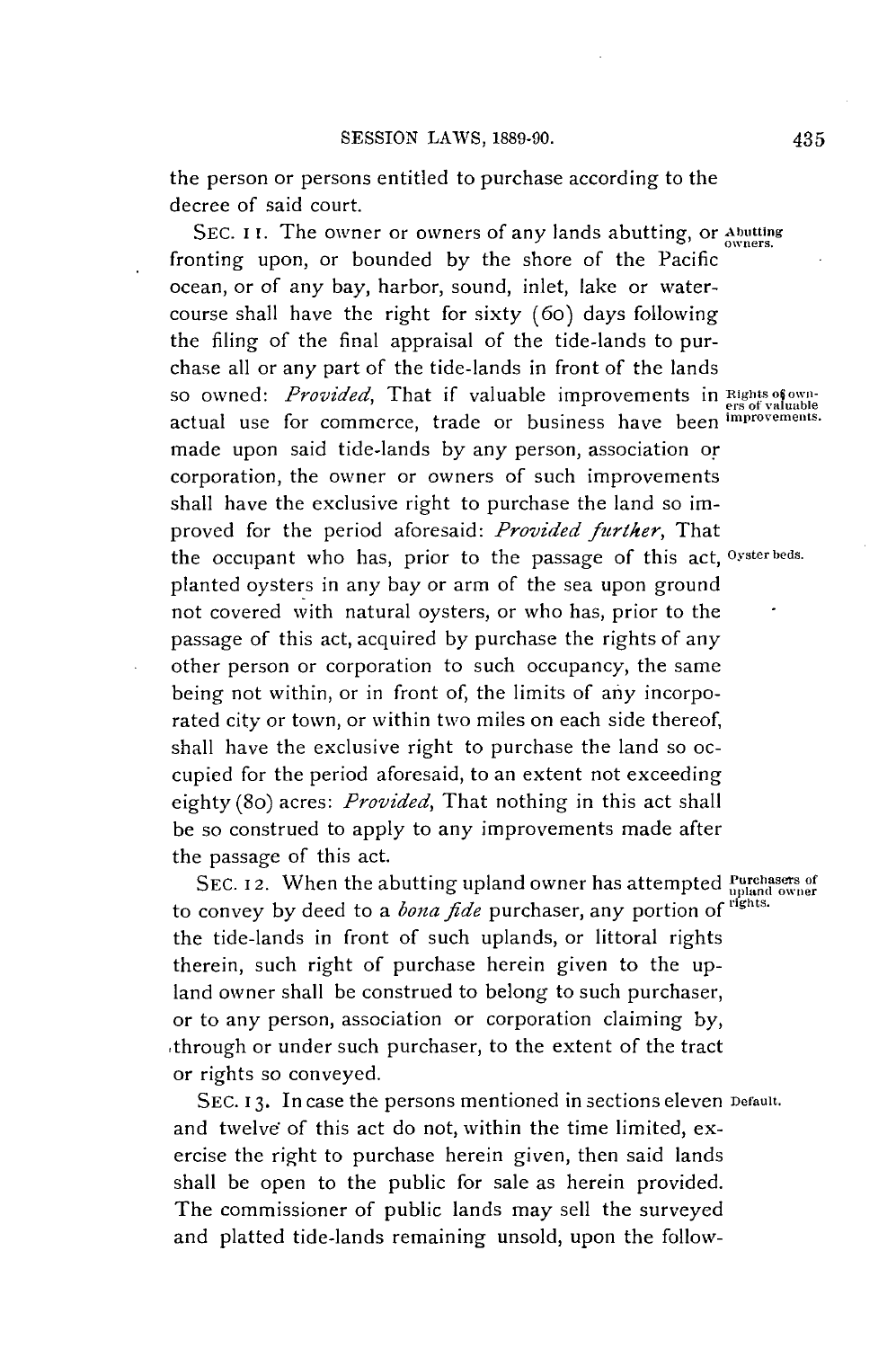**aeneral conli-** ing terms and conditions, to-wit: He shall advertise in **tions of sale.** some newspaper of general circulation, published in the county in which said lands. are located, a notice that he will on a day named, and -not less than thirty days after the first publication of said notice, receive sealed bids for each parcel or lot of said land. Said notice shall contain a description of each lot, block or parcel of land to be sold, together with the number thereof on the plat of such tide-lands, and the terms of sale. Each subdivision of said land as surveyed and platted shall be sold separately. Each bidder shall be required to deposit with his bid a sum of money or certified check on some bank in this state equal in amount to the first payment to be made on said land, according to his bid. Within five days after receiving said sealed **Opening bids.** bids as aforesaid, the said commissioner of public lands shall open the said sealed bids in the presence of the board of equalization, and the bid of the person offering the highest price for each lot or parcel of said land shall be accepted and a certificate of sale issued to the successful bidder, and the money deposited **by** such person be retained and applied to the first payment on the land so sold, and the money or checks deposited **by** persons whose bids are rejected shall **be** forthwith returned to them: *Provided,* That **no** bid shall **Bid must equal** be accepted which does not equal or exceed the appraised appraised **value.** value of the land bid. for: *And provided further,* That the said board of equalization shall have the right to reject any or all bids when there has been fraud or collusion **by** or among the bidders.

**'rerms or pay- SEC. 14.** Any person entitled to purchase such tide- **mnent.** lands, upon paying the commissioner of public lands, within the time prescribed **by** this act, one-tenth of the appraisal value, and executing his nine promissory notes of equal amounts for the remaining nine-tenths, bearing interest at six per cent. per annum, payable annually, one of such notes payable in one year, one payable in two years, one payable in three years, one payable in four years, one payable in five years, one payable in six years, one payable in seven years, one payable in eight years, one payable in nine years from the date of such purchase, shall be entitled to receive from the commissioner of pub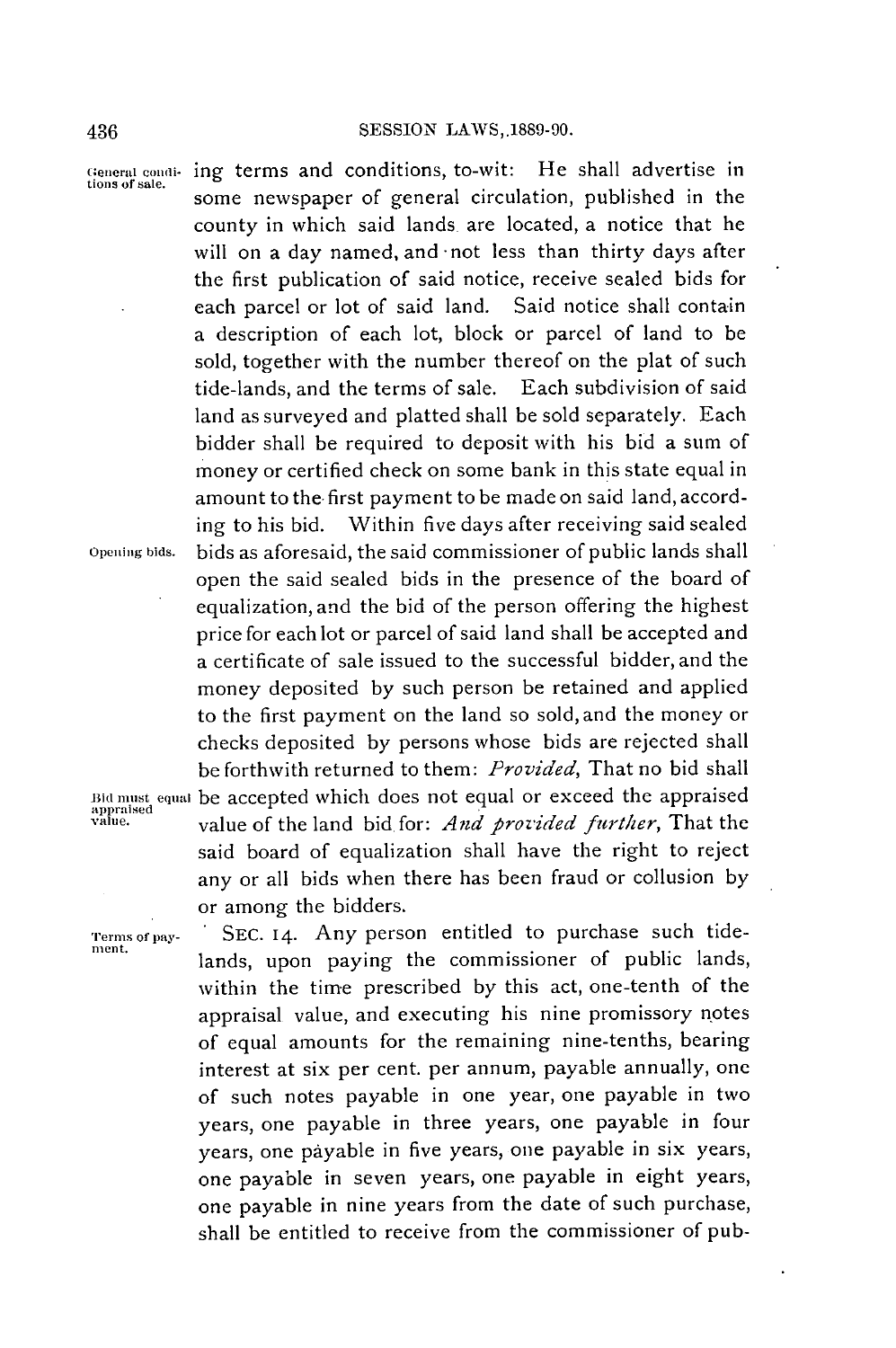lic lands a certificate that he has purchased the land therein described. After all payments have been made in full, or **by** notes as above provided, the said land commissioner shall pay over said moneys, together with said notes, to the state treasurer, taking his receipt therefor. Said moneys shall be placed to the credit of a fund designated **Tide-land fund.** and known as the tide-land fund. Upon the payment of said purchase price in full, the said treasurer shall execute and issue to said purchaser a certificate of purchase for the land described in the certificate from the commissioner of public lands, entitling said purchaser to a deed. Said deed shall be executed **by** the governor, attested **by** the **Deeds; how** executed. secretary of state, with the seal **of** the state thereto affixed. The purchaser shall be entitled to pay the whole or any part of said purchase price at any time prior to the maturity of said notes, and interest upon the amount so paid shall then cease.

**SEC. 15. All** officers appointed **by** the governor under **Compensation.** the provisions of this act shall receive as compensation the sum of five **(\$5)** dollars per day while actually engaged in the duties herein prescribed, together with the mileage at the rate of ten cents per mile. The secretary of said boards shall receive as compensation the same per diem and mileage as members of the board. **All** expenses incurred in carrying out the provisions of this act relating to the boards of appraisers shall be certified to **by** the chairman to the auditor of the state, who is hereby authorized to draw his warrant in favor of the persons named in said certificate on the state treasurer, who shall pay the same out of any money to the credit of the tide-land fund not otherwise appropriated.

Approved March **26,** 1890.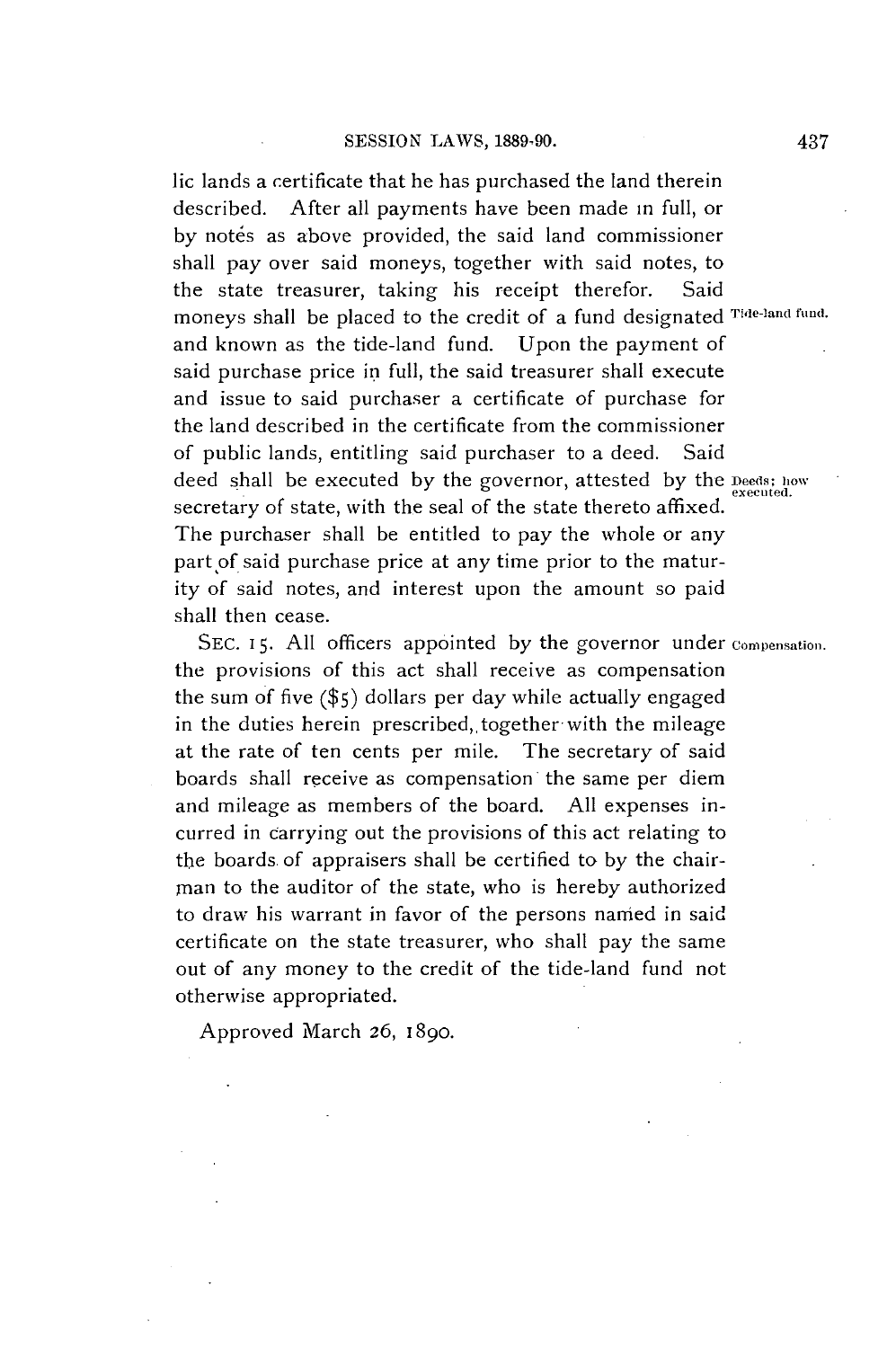#### **SESSION** LAWS, **1889-90.**

# **SCHOOL LANDS; SALE AND LEASE.**

**AN Act** to provide for the sale and leasing of school lands, and declaring an emergency.

### *Be it enacted by the Legislature of the State of Washington:*

**Powers. SEC.** 2. The said commission shall have general super-

**Personnel of** SECTION I. The secretary of state, auditor and commissioner of public lands are hereby created a commission, to be styled " The State School Land Commission." The commissioner of public lands shall be *ex-officio* president of said commission, and the records of the proceedings of said commission shall be kept in the office of said commissioner of public lands.

vision and control of the sale of all lands which have been and hereafter may be granted to the state for the support of common schools, and may make all necessary rules and regulations concerning the same not inconsistent with law; and said commission shall obtain from the surveyor general plats of all. the townships in the state, and shall obtain from the United States land office statements showing the sixteenth and thirty-sixth sections belonging to the state. **Duty of county** SEc. 3. It is hereby made the duty of the county com- **commissioners.** missioners of each county in the state, as soon as may be practicable after this act becomes a law, to personally inspect each and every section of land (or so much thereof as may be sold or leased within five years) in their respective counties, granted to the state for the support of the common schools, to note the character of the same, whether chiefly valuable for timber, stone, mineral, agricultural purposes, or as grazing land, and any other fact or facts necessary to an understanding of its character and value, and prospective value, and whether the same be wholly or partially (and if partially, to what extent) in, or within two miles of the corporate limits of any incorporated city, town or village, and also to appraise, according to their best judgment, each quarter section of such land at its true and full market value.

**SEC.** 4. Immediately after performing said duty, the said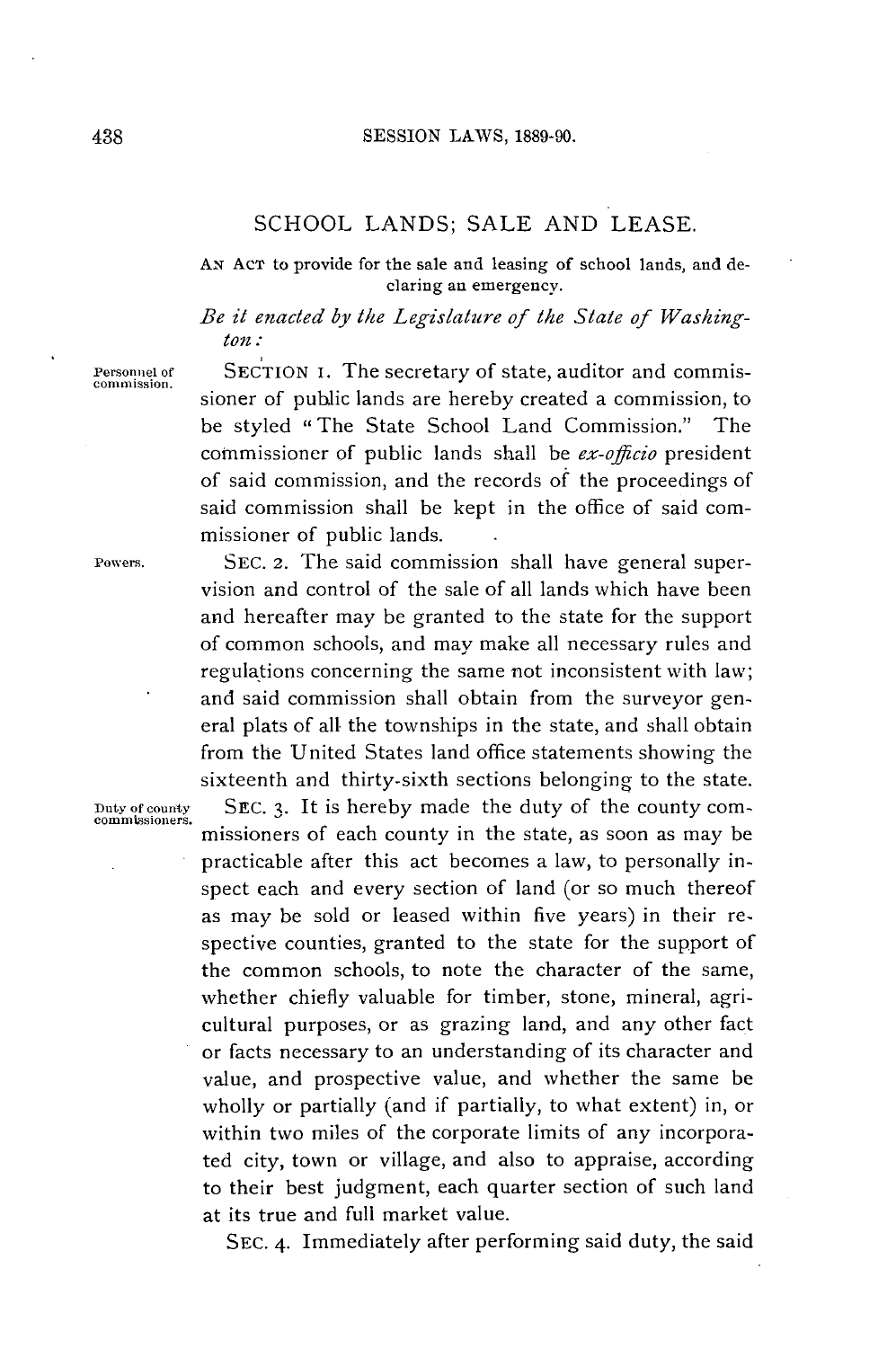county commissioners shall prepare in duplicate a report **Report of con**of their proceedings, which shall show in detail the facts which they are required **by** the preceding section to acquaint themselves with and to note, one copy of which shall be filed **by** them in the office of the county auditor of their respective counties, and the other copy of which shall be forwarded **by** them to the president of the state school land commission. It shall also be the duty of the said county commissioners to immediately give notice by ad- **Publication** of vertisement for thirty days in at least three newspapers in their county, if there be that number, and if not, then in so many newspapers as there may. be in their county, that they have performed said duty, and that their report is on file in the office of the county auditor, and subject to the inspection of any person desiring to inspect the same. If there be no newspaper in their county, then such notice shall be posted conspicuously in some public place in each election precinct in their said county for at least thirty days.

**.SEC. 5.** So soon as may be practicable after the expiration of sixty days from the reception of the reports of the county commissioners of the several counties, the. said state land commission shall determine what, if any, of said paty of state school lands shall be sold prior to January first, eighteen **sioners.** hundred and ninety-five, taking care that no more than one-fourth in quantity of said lands shall **be** sold, or listed for sale, prior to said date: *Provided,* That each county shall have, if desired, one-fourth of the school lands in such county offered for sale prior to January **I, 1895,** and not more than one hundred and sixty acres shall **be** offered for sale in one parcel: *And provided further,* When ten or more electors, being heads of families, living in the vicinity of any school land shall petition to the-board of county commissioners to subdivide said land into lots of Subdivision of not less than two acres, it shall be the duty of said board to examine said land and hear evidence as to the advisability of subdividing the same; if in their opinion the value of the land will be enhanced **by** such subdivision, they may divide said land and offer the same for sale as hereinbefore provided: *And provided further,* That where said land is in or within two miles of the corporate limits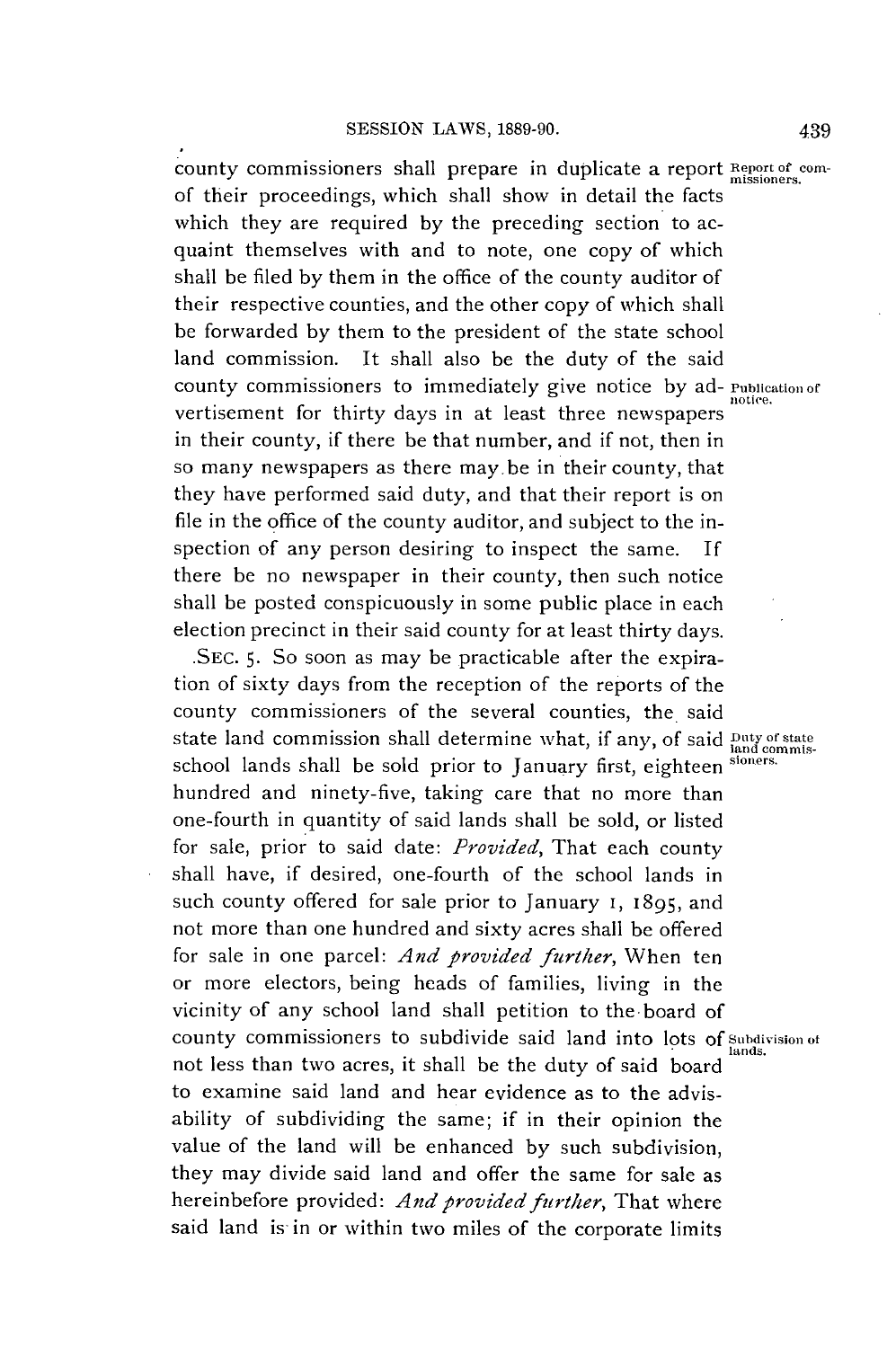#### **SESSION** LAWS, **1889-90.**

**Of Improve-**<br>ments

of any incorporated city, town or village, where the valuation of such lands shall be found **by** appraisement to **Platting.** exceed \$ioo per acre, **be** platted into lots and blocks of not more than five acres in one block, said plat to conform as nearly as is practicable to the part of the city, town or village to which it may become a part, and that not more than one block shall be offered for sale in one parcel. The **rowersor state** said state school land commission may confirm or reject the board. appraisement of the board of county commissioners from any county, in whole or in part, or may itself appraise the said lands, and for this purpose may (at the expense of the state) visit and inspect any parcel of land lying within two miles of any incorporated city, town or village about which it has not sufficient information to act intelligently.

**Appraisal, SEC. 6.** The said state school land commission may also **stone and timber.** appraise the value of any stone or timber on or within any of the said lands separate and apart from the land itself, and may cause said stone or timber to **be** sold at any time in the manner hereinafter provided.

Improvements, SEC. 7. The appraisers shall also appraise all improve-<br>damages and<br>waste. ments found upon school lands, and shall also appraise all damages and waste to the premises **by** cutting timber, or the removal of timber, stone or other materials from the premises by the person claiming the improvements, or by his consent, and the balance, after deducting damages and waste, appraised as aforesaid, shall be set down as the value of the improvements upon the lands so appraised: *Provided,* That this section shall not be construed to affect the right of the state to the value of such lands appraised: **Rights ofowner** *Provided furher, If* the purchaser be not the owner of the improvements, he shall pay to the said owner in cash the appraised value thereof at the time of sale, within thirty days from the day of sale.

**nights of SEC. 8.** Whenever the appraisers shall find any portion of the school lands under cultivation and in actual occupancy of any person or persons, they shall demand of such person or persons a statement in writing, under his or their hands, setting forth what portions of such lands in legal subdivisions, containing no more than one hundred and sixty acres nor less than five acres, he or they are oc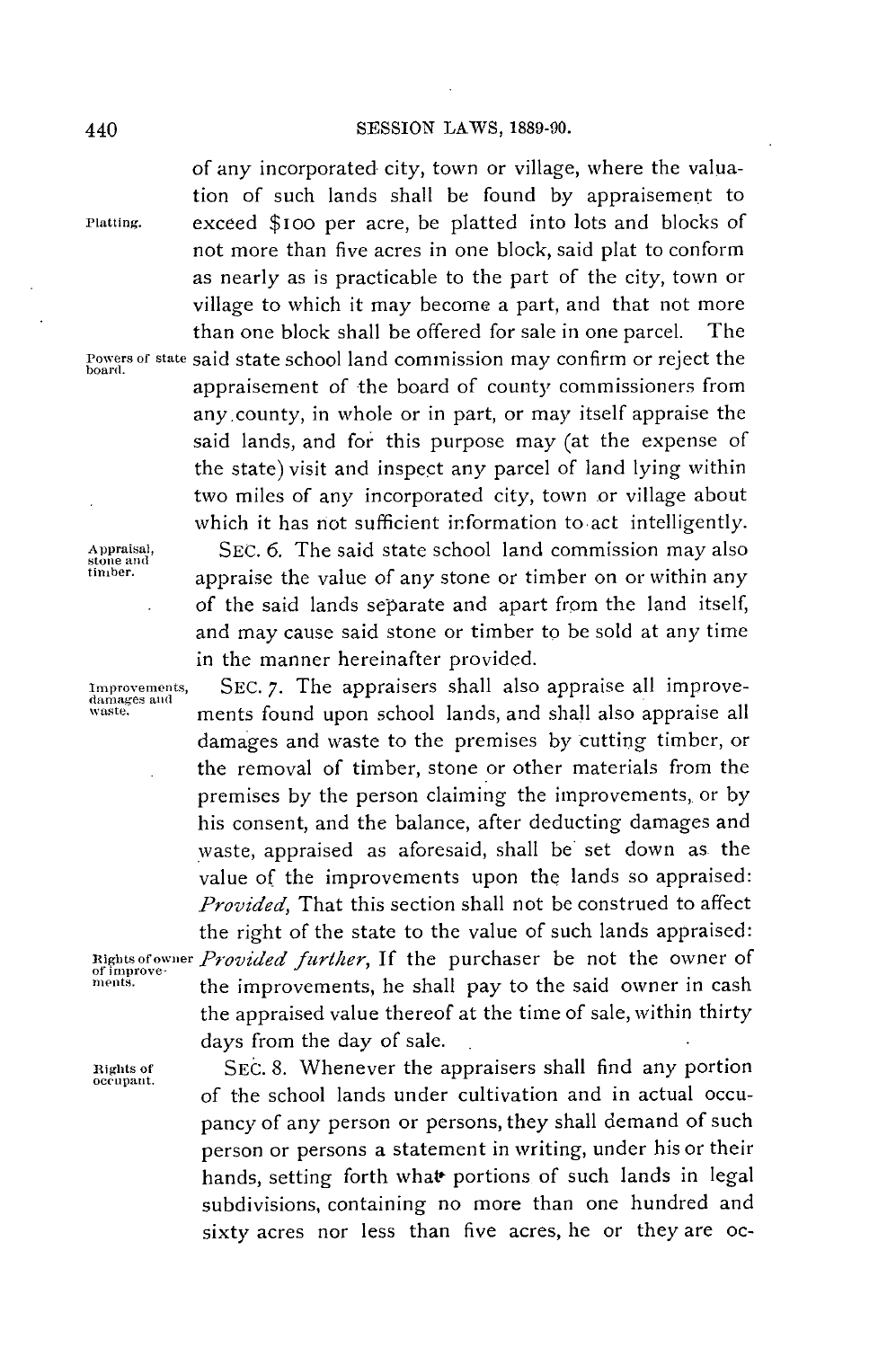cupying, and are desirous of continuing to occupy, which shall embrace all lands upon which such occupant has made improvements: *Provided,* The same does not exceed 16o acres, and if it is his only home, the said occupant shall, upon complying with the provisions of this act, be entitled to retain the possession and occupancy of such lands until the time of its being offered for sale or lease as provided in this act, upon such terms as the board may prescribe. The appraisers shall file such written statement in the office of the auditor of the proper county, and all persons are hereby prohibited from taking possession **Unlawful** of or entering upon, for the purpose of settlement or use, any school lands belonging to this state, except as **a** purchaser or lessee, or as above provided in this section, under a penalty of three, hundred dollars, and every person entering upon school lands or occupying the same unlawfully shall be deemed guilty of a misdemeanor, and upon conviction thereof shall **pay** a fine not exceeding three hun- **enalty.** dred dollars nor less than one hundred dollars: *Provided,* This section shall not apply to any land within two miles of any incorporated city, town or village.

SEC. 9. As soon as practicable after the performance of  $_{\text{commission}}^{\text{Duty of state}}$ the duties prescribed **by** section three of this act, the state school land commission shall certify to the board of county commissioners of the several counties, under the hand of its president, the several parcels of school land in their counties which it has been determined may be sold, describing the same, and whether in any incorporated city, town or village, or within two miles of the limits thereof, and giving the appraisement thereof fixed **by** the board. It shall thereupon be the duty of the board of county com- puty of county missioners to fix a day in their several counties on which will be sold all such lands as may be sold in parcels of more than five acres, and the said boards of county commissioners shall give notice **by** advertisement published **Alertising** once a week for six weeks in at least one newspaper in such county in which a newspaper is printed, of the time, place and terms of the sale, and in a newspaper having a general circulation in such county, and describing with particularity the several parcels of land to be sold and the

**occupancy.**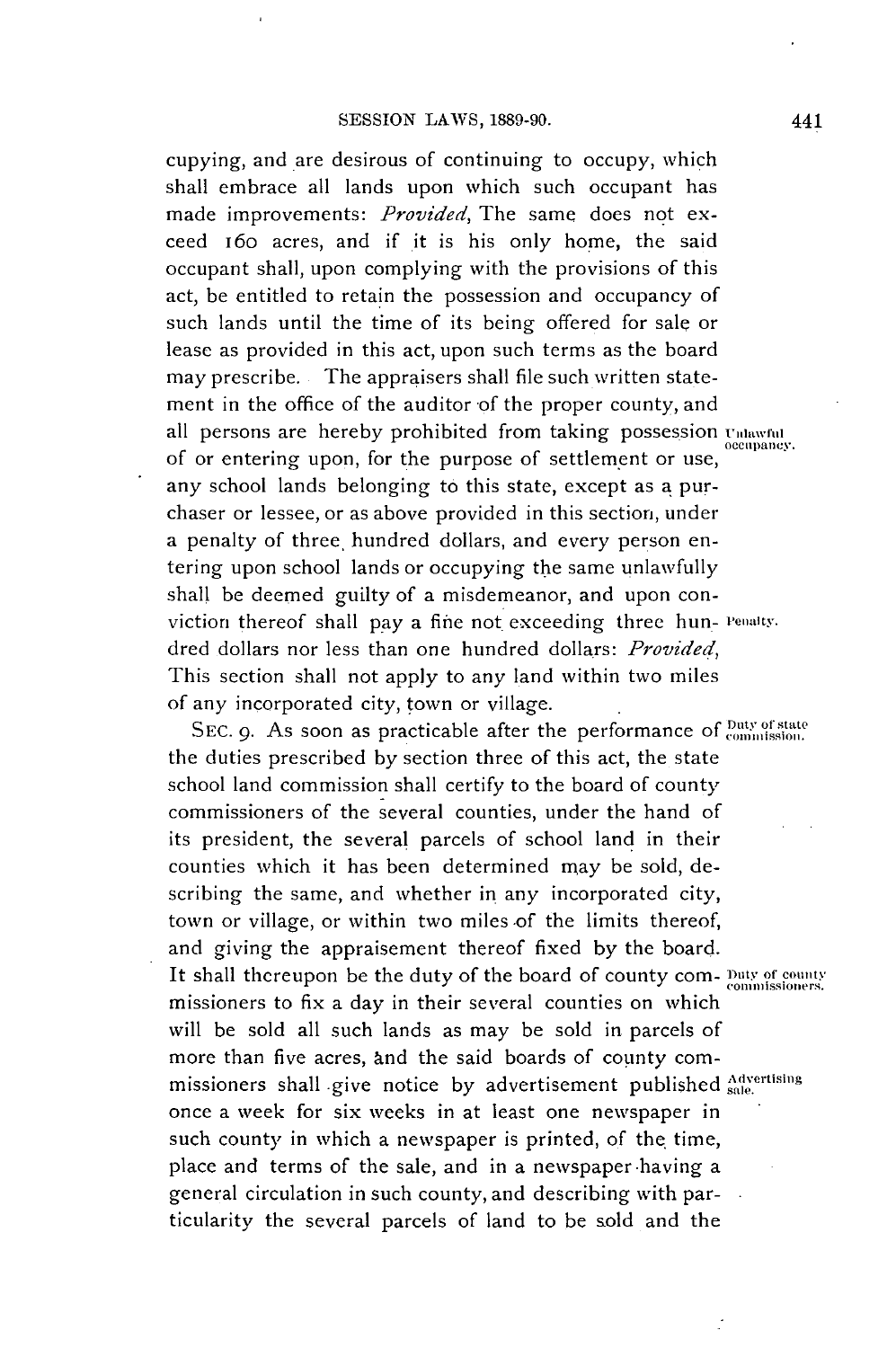#### **SESSION** LAWS, **1889-90.**

appraised value thereof. In counties in which no newspaper is published, such notice shall be posted as provided in section four of this act. Such sale shall take place on **Auction.** the day advertised, in front of the court-house, or of the building in which court is held in counties where there be no court-house, and shall be at public auction and to the highest bidder: *Provided,* That no land shall be sold for less than the appraised value.

**SEC.** io. At the time of making the inspection provided for in section three of this act, the board of county commissioners shall note those sections, or subdivisions of **Appraisaland** sections, on which there is a valuable growth of timber, or **sale** of **stone or** on which there are valuable deposits of stone or mineral, which might be advantageously sold separate and apart from the land, and shall appraise the value of such stone or mineral and timber, and report the same to the school land commission, along with the report provided to be made **by** section four of this act, and the said commission shall have power to determine that said stone or mineral or timber, or any part thereof, in such subdivisions as they may determine shall be sold, and the like proceedings shall be had for the sale of said stone or mineral and timber, and the appraisal of the value of the same, as for the sale of lands ordered sold.

SEC. II. Whenever any school land, which is within the incorporated limits of any city, town or village, or within two miles thereof, and which is of the appraised value of more than one hundred dollars per acre, is ordered sold, it shall be the duty of the board of county commissioners of the county in which said land is situated to cause the same to be platted into lots, blocks, streets and alleys of convenient size, the blocks not to exceed five acres in size, and to appraise said lots and blocks at their true and full market value: *Provided,* That all school lands lying **Platting and** within or adjoining the limits of any incorporated city, **sale of land.** town or village shall be so platted as to conform to the plat of such city, town or village, or additions adjacent thereto, and such plat shall be approved **by** the city, town or village authorities before the same shall be recorded. The said plat shall be submitted to the state school land

**ate.**

Within corporate limits of a<br>city.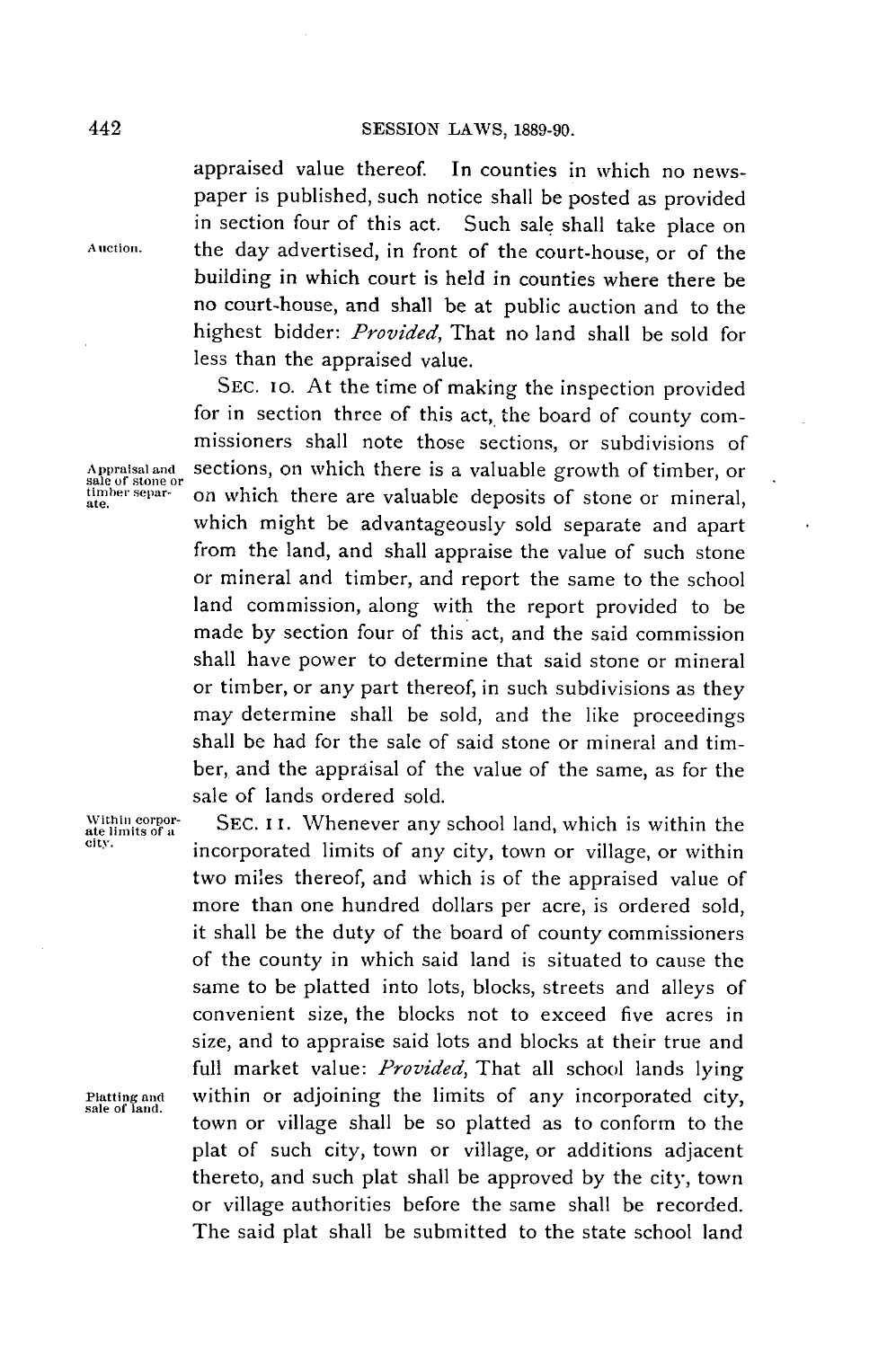commission, and said commission shall have power to direct such changes therein as in its judgment may be expedient, and shall exercise the same supervisory power over the appraisement of the lots and blocks as over other lands, and shall direct whether the said lands shall be sold in lots or blocks. And thereafter the same procedure shall be had for the sale of such lots or blocks as is required for the sale of other lands: *Provided,* That the sale shall take place in the city, town or village in which, or near which, the land is situated; and if it be not the county seat of the county, at a public place therein, to be specified in the advertisement: *Provided further,* That the advertisement shall be made as provided in section four of this act.

**SEC. 12. All** lands suitable for agricultural or grazing **Terms for agri- cultural lands.** purposes shall be sold on the following terms: One-tenth cash at the time of sale, and one-tenth annually thereafter until the whole is paid. Lands platted into lots or blocks shall be sold on the following terms: One-fifth cash at the time of sale, and one-tenth of the balance annually thereafter until the whole is paid: *Provided,* That any purchaser of any of the school lands may make full payment at any time. **All** deferred payments shall draw interest at the rate of six per cent. per annum, payable annually. **All** timber growing on school lands shall be sold for cash to **sale of** *timber.* the highest bidder, in lots not exceeding one hundred and sixty acres, if, in the judgment of the county commissioners, it is for the interest of the school fund to sell the timber separate from the land, but before such sale shall **be** made, it shall be the duty of the county commissioners of each county to cause each parcel of school lands in their county to be examined in tracts of forty acres or less **by** a competent person, to ascertain the approximate amount of timber on each tract or parcel. Such person shall **be** a competent "cruiser," capable of judging quality and quan- **Cruiser.** tity of timber. Before entering upon the discharge of his duties the said "cruiser" shall take and subscribe the following oath, to-wit:

**"I, - - , do solemnly swear that I will faithfully discharge Form of oati,. the duties of cruiser of timbered school lands within the county of**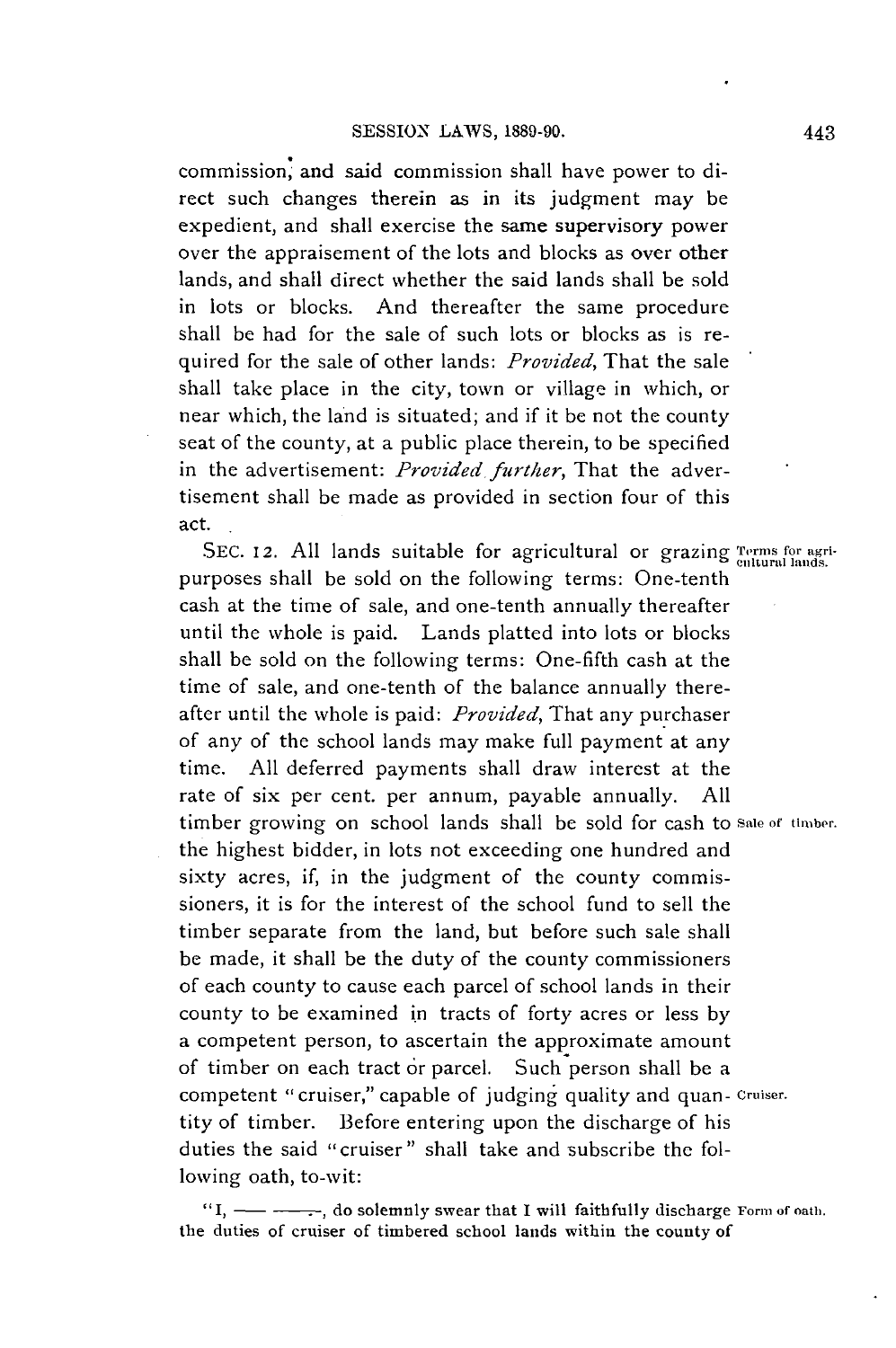That to the best of my knowledge and ability, I will carefully and industriously examine each tract or parcel of school lands as directed, and make an honest, fair and impartial estimate of the value and quality of timber thereon. That I am not now, nor will I become interested, either directly or indirectly, in the sale or purchase of said lands within said county. That **I** will not give any aid or information to any person or persons whereby to influence the sale or price of said lands, or the amount of timber on said lands, but that I will faithfully guard the interests of the county and state, and faithfully and truly report every material fact connected with such lands necessary to the information of the board of county commissioners of the situation, value, character and quantity of said timber. So help me God. .\_ .

**loni.** And such "cruiser" shall give bonds in the sum of five thousand dollars for the faithful discharge of his duties, and shall receive five dollars per day for each day necessarily engaged in the discharge of his duties. **All** purchasers of the timber growing on school lands shall have power to enter upon said lands and remove the timber Limit for re-<br>moving timber, therefrom, such removal to be completed within a period of five years from the date of purchase, at the discretion **of** the county commissioners, and if not removed within five years or less, then all timber sold under the provisions of this act and not removed shall revert to the state for the use and -benefit of the common schools, and may be again sold, as provided for the original sale: *Provided,* That the timber upon school lands lying in or adjoining any incorporated city, town or village, when sold shall be removed within one year from the date of such purchase: *Provided further*, That no timber shall be sold from any school land **by** a purchaser of any tract until the whole purchase price of such tract shall have been paid therefor. **Disposition of SEC. 13.** Moneys derived from the sale of school lands shall be conveyed into the state treasury under such rules and regulations as shall be prescribed **by** the said state school land commission, and public officers into whose hands such moneys shall come shall be liable to the state for the same on their official bonds, as in the case of other public moneys. Officers appointed to handle such moneys in the several counties, under the rules and regulations prescribed **by** said commission may, in the discretion of said commission, be required to give additional bond for the safe keeping and delivery to the state treasurer of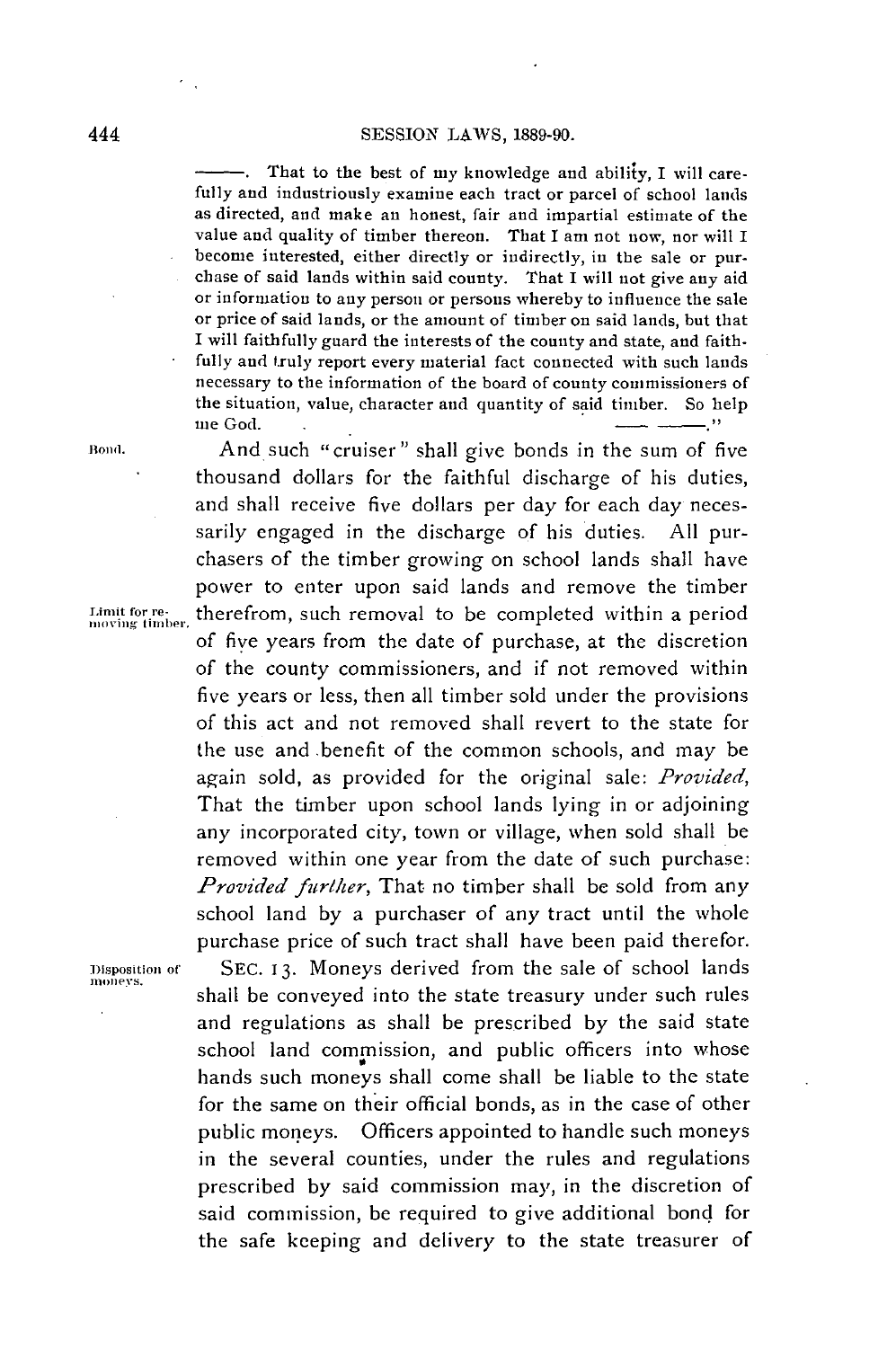such moneys. The said commission shall also prescribe the compensation to which said officers shall be entitled for receiving and paying over such moneys.

SEC. 14. The said county commissioners, as soon as prac- County con ticable after any sale of school lands, shall report the same **must report.** to the president of the state school land commission, together with such information touching the same as the said commission shall have prescribed, and at the end of thirty days from the date of the reception of such report, if the said commission have no reason to believe that said sale was brought about **by** -fraud or collusion, it shall confirm **onfirmation of** the sale, and upon such evidence as may have been prescribed **by** said commission of the payment of the money due thereon, shall certify the same under the hand of the president of the board to the governor, who shall thereupon patent the land to the purchaser. Patents shall **be** atents. signed **by** the governor, and shall be attested **by** the secretary of state, with the seal of the state attached. **If** the said commission shall have reason to believe that any sale of school lands was brought about or influenced **by** fraud or collusion on the part of the board of county **in** case **of** trand commissioners, or by collusion between " cruisers " and bidders, to depreciate the price of said lands, or if the same shall be charged on the affidavit of any resident, it shall be the duty of said commissioners to investigate the same, and if satisfied of the truth of said charge, to vacate said sale and to order a re-sale of said land. Such re-sale shall take place upon advertisement, as in the case of the original sale.

SEC. 15. The time for making the payments provided Extension of for in this act may be extended for one year by the state ments. school land commission on a satisfactory showing being made to the commission, but no extension shall be granted for the payment of such principal unless the interest on the whole sum unpaid for the preceding year be paid. The purchaser of land under the provisions of this act shall enter into a contract with the state (in form to be prescribed **by** the state school land commission) that he will make the payment of principal and interest when due, and that he will pay all taxes or assessments that may be levied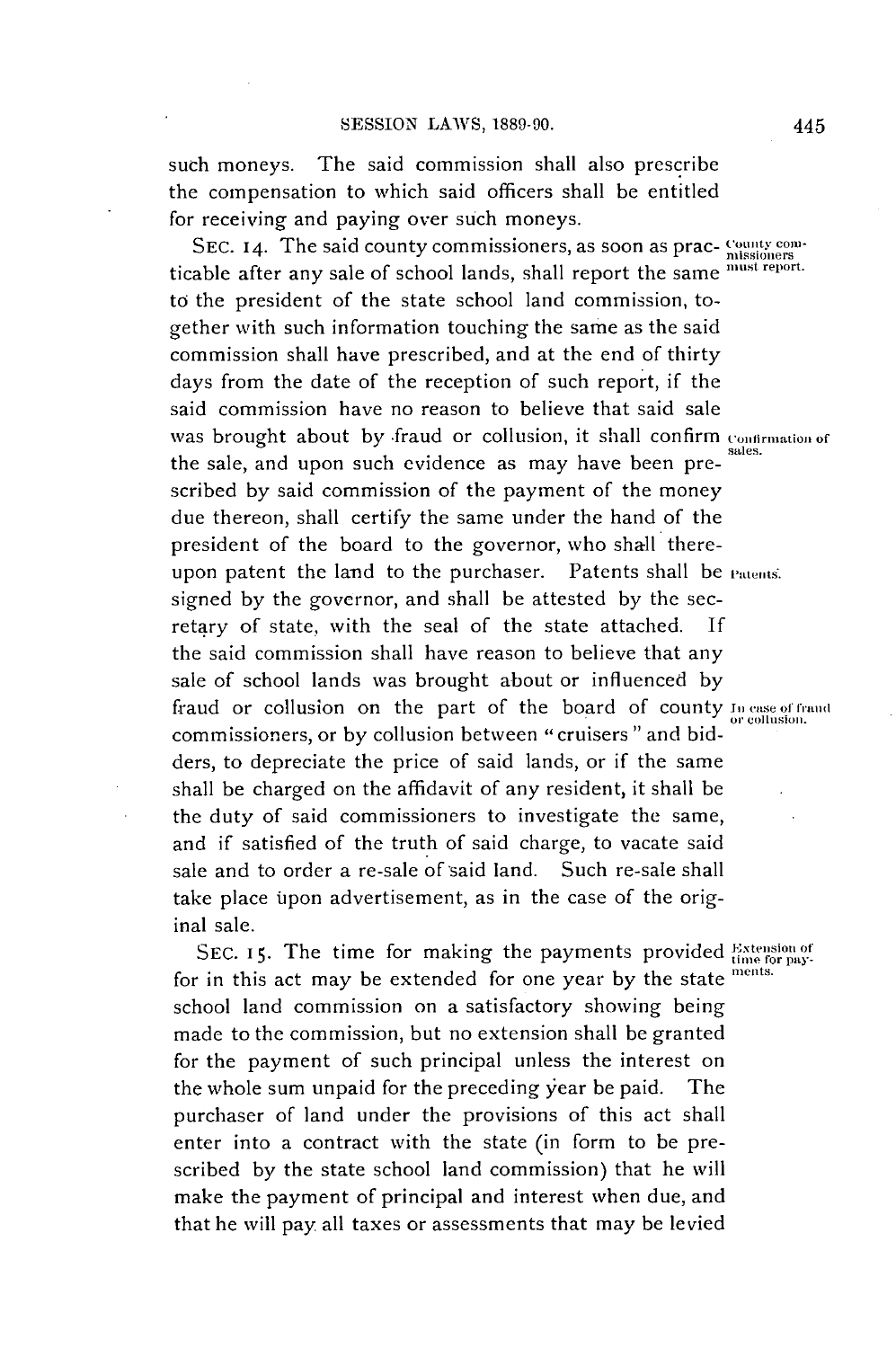or assessed on such land, and that on a failure to make the payments prescribed **by** this act, when due, and for six months thereafter, that he will surrender the said premises, and the said contract shall be declared forfeited and canceled **by** the state land commission, and the state shall then be released from all obligations to convey the When con-<br>veved. **Said land.** When the payments provided for in this act shall have been made in full, the state school- land commission shall cause the proper deed or patent to be made to the purchaser, but in no case shall final patent or deed **be** issued until all the purchase money has been paid for such land. The contract provided for **by** this act shall be **Daplicate con-** executed in duplicate, and one copy shall be retained **by tracts.** the purchaser and the other shall be filed in the office of the commissioner of public lands. **All** contracts provided for in this act shall be signed **by** the purchaser, and also **by** the commissioner of public lands on the part of the state land commission, and shall be attested **by** two disinterested witnesses.

**ne-advertising SEC.** *I6. If* any land offered for sale **by** order of the and sale. state school land commission be not bid off at the sale held thereunder, the same may be again advertised for sale whenever, in the opinion of the board of county commissioners, it shall be expedient to do so, and such land shall be again advertised for sale, as provided in section four of this act, whenever any person shall apply to the county commissioners in writing to do so, and shall agree to bid the appraised price therefor, and shall deposit with said application a sufficient sum of money to pay the cost of advertising.

**Lease of lands. SEC. 17.** The county commissioners of the several counties shall have the same power to lease school lands not ordered sold **by** the state school land commission prior to January **ist,** *1895,* that they have heretofore had under the laws of the territory: *Provided,* That no lease shall be so drawn as to interfere with the sale of lands ordered **by** the state school land commission to be sold: *Provided* further, That all leases shall be made to the highest bidder. Immediately after any regular session of the board of county commissioners the clerk of the board shall certify

446

**highest bidder.**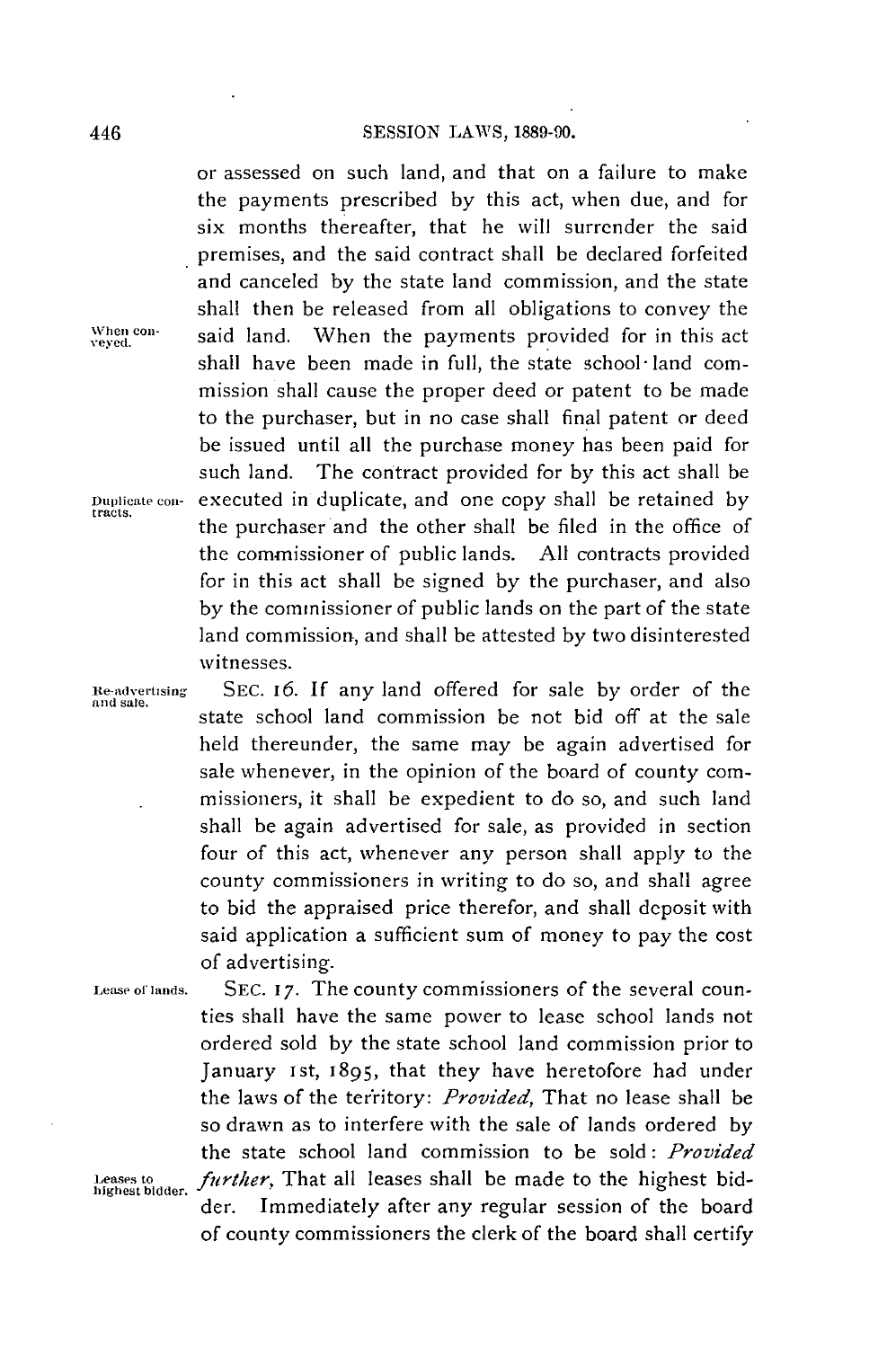to the commissioner of public lands a statement of all lands that have been leased **by** the board at that session of the board, and all money paid for rental of school lands shall be forwarded to the commissioner of public lands and **by** him paid into the state treasury.

**SEC. I8.** The board of county commissioners, when en- **compensation** gaged in inspecting and appraising school lands agreeably **missioners.** to the provisions of this act, and when engaged in performing other duties under this act, at times other than during their regular or special sessions, shall receive the same per diem as they are entitled to **by** law to receive when in session, and in addition thereto, shall receive their actual and necessary traveling expenses, and such expenses and all other expenses incurred **by** any county under the provisions of this act shall be certified **by** the clerk of the board of county commissioners to the state auditor, who shall draw his warrants on the state treasury for the payment of such expenses, and such warrants shall **be** paid out of the same funds that other expenses of the management of school lands are paid from.

SEC. 19. The county auditor of each county shall be Records of the clerk of the board of county commissioners for the purposes of this act, and an accurate record of all proceedings taken **by** the said board in pursuance of this act shall be kept in the office of the auditor.

**SEC. 20.** The commissioner of public lands shall, under **Abstracts.** the direction of the state land commission, cause suitable abstracts to be made of all the lands owned **by** the state for educational purposes, and entered in suitable and well bound books. Such abstracts shall show, in proper **Form ot.** columns and pages, the section or part of section, township and range in which each tract is situated, whether timber or prairie, improved or unimproved, the appraised value per acre, the value of improvements, and the value of damages, and the total value, the date of sale, date of lease, name of purchaser, name of lessee, price per acre, amount of lease per acre, amount of cash paid, amount unpaid and when due, amount of annual interest, and such other columns as may be necessary to show a full and complete abstract of the condition of each tract or parcel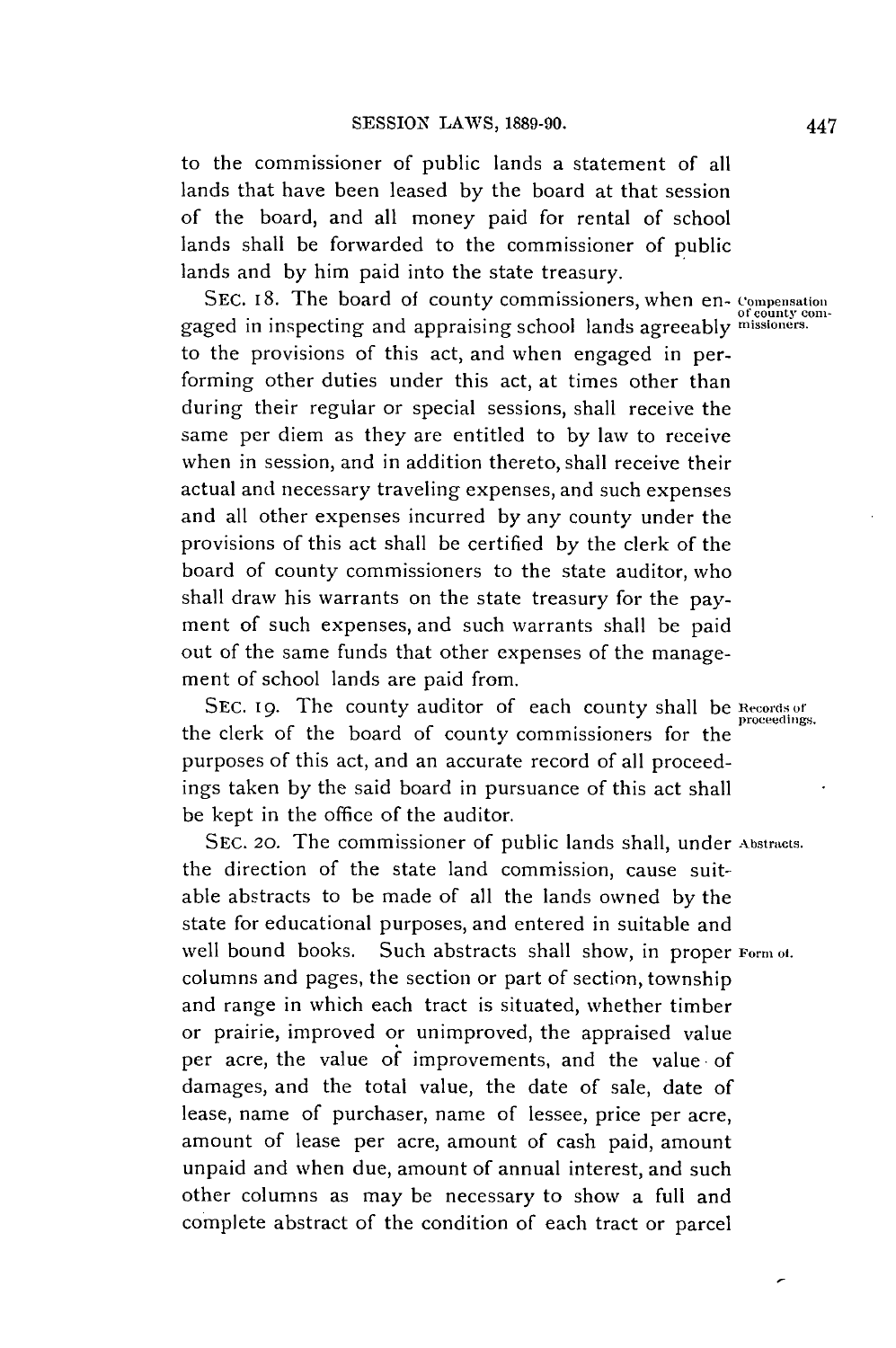of land from the time title was acquired **by** the state until final payment **by** the purchasers and the issuance of a patent **by** the state for the land.

Investment of **SEC. 21. Whenever there shall be in the state school** fund, applicable to investment, the sum of five thousand (5,ooo) dollars or more, the state school land commission may invest the said amount in the bonds of the several counties of this state, in accordance with the provisions of this act.

**Rigt-of-waY. SEC.** 22. Any person, firm or corporation engaged in the business of logging shall have a right-of-way over said school land for the purpose of hauling or removing timber from lands contiguous thereto.

> **SEC. 23.** Whereas, an act is necessary to regulate the future sale and leasing of school lands, an emergency is declared to exist, and this act shall take effect and be in force from and after its passage and approval **by** the governor.

Approved March **28, 1890.**

# **SCHOOL LANDS;** FOR THE RELIEF OF PUR-**CHASERS** OF.

**AN ACT** for the relief of *bona fide* purchasers of **school or university** lands heretofore sold under the authority of laws enacted **by** the Territory of Washington, and declaring an emergency.

*Be it enacted by the Legislature of the State of Washington:*

**SECTION I. All** persons who have purchased school and university lands from the commissioners of any county, county school superintendent or other agent of the county, or the university commissioners of the Territory of Washington, acting under the authority of any law passed **by** the Territory of Washington, where the full purchase price for such land has been paid in good faith to such county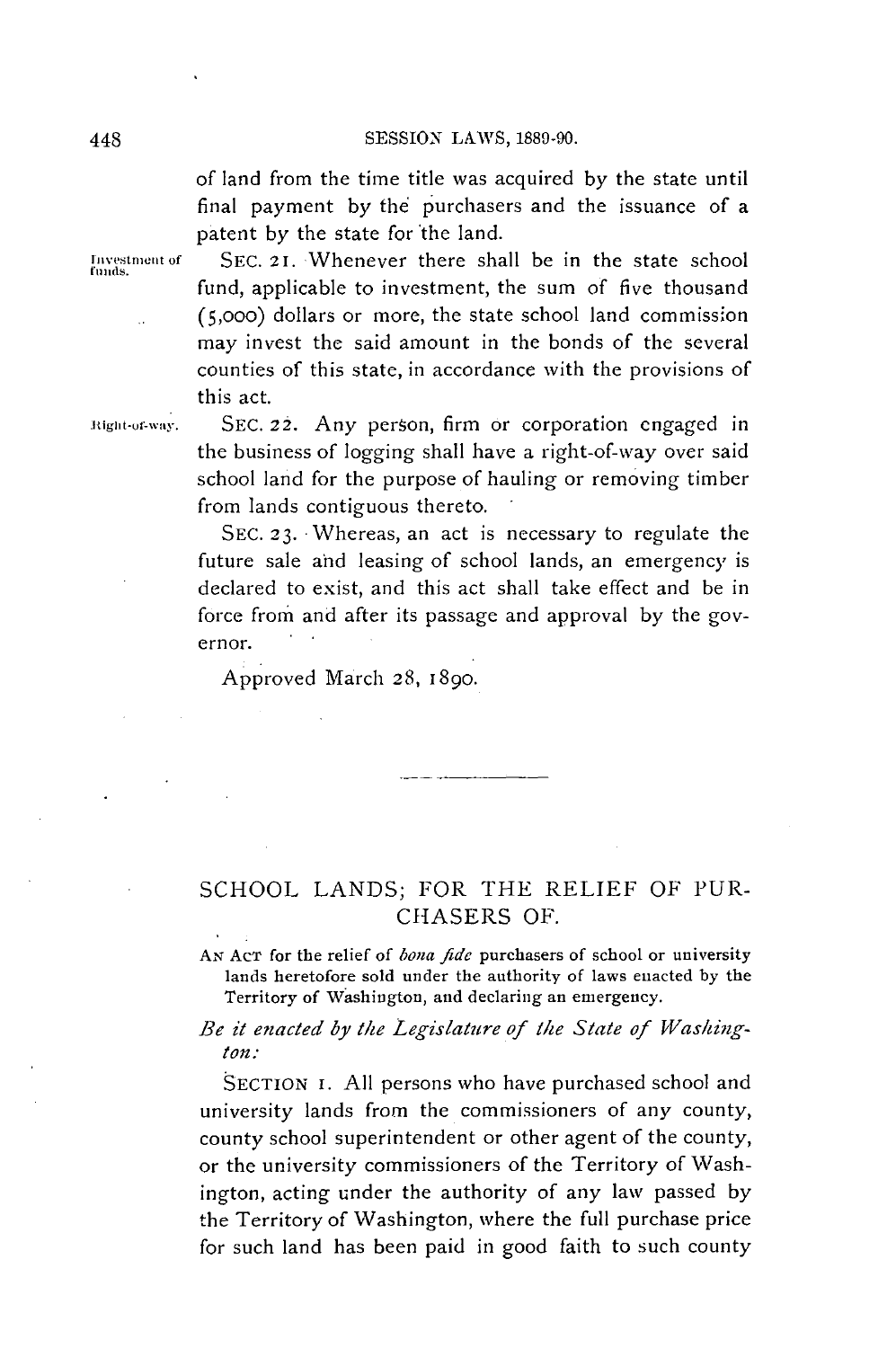or university commissioners, or other authorized agent, may secure title thereto as hereinafter provided.

**SEC.** 2 That any person, or his executors, administrators, heirs, assignee or successor in interest, being the legal *and bona fide* holder and owner, assignee or legal representative of the person to whom has been made a conveyance of such school or university land, which conveyance has been executed **by** the county commissioners or county school superintendent of any county, or the university commissioners of the said Territory of Washington, or an authorized commissioner or regent of the university of said territory, or **by** any other officer, commissioner or agent acting under authority conferred **by** any law of the said Territory of Washington, where the grantee named in such conveyance has paid the full purchase price for said land, and for any reason such grantee has not been vested with a title thereto, such purchaser, his assignee or legal representative shall have a right of action against the State of Washington, in the superior court of the county in which the land is situated, to secure a confirmation of title to the **Conditions** of land described in said deed, or to a specific performance **of firn title.** the conditions of the deed or instrument, and the court in its decree may order a deed to **be** executed **by** the commissioner of public lands of the State of Washington confirming to the grantee, or assignee, or legal representative the tract described in such conveyance, or intended to have been granted thereby.

**SEC. 3.** Any person having or claiming any right or in- **rarties tosuit.** terest in any land which shall be the subject of said action, shall **be** made a party to said suit, and such right or interest of said claimant, whether legal or equitable, shall **be** tried and determined **by** said court, and the decree of the court shall have full power to adjudge and settle the respective rights of the claiming parties.

SEC. 4. In all cases where the land or tracts of land when state described in such deed or conveyance shall have been granted to any other person or persons under any law of the United States, or not granted to the State of Washington, **by** reason whereof said State of Washington is unable to confirm to the *bona fide* purchasers of such tract.

 $-29$